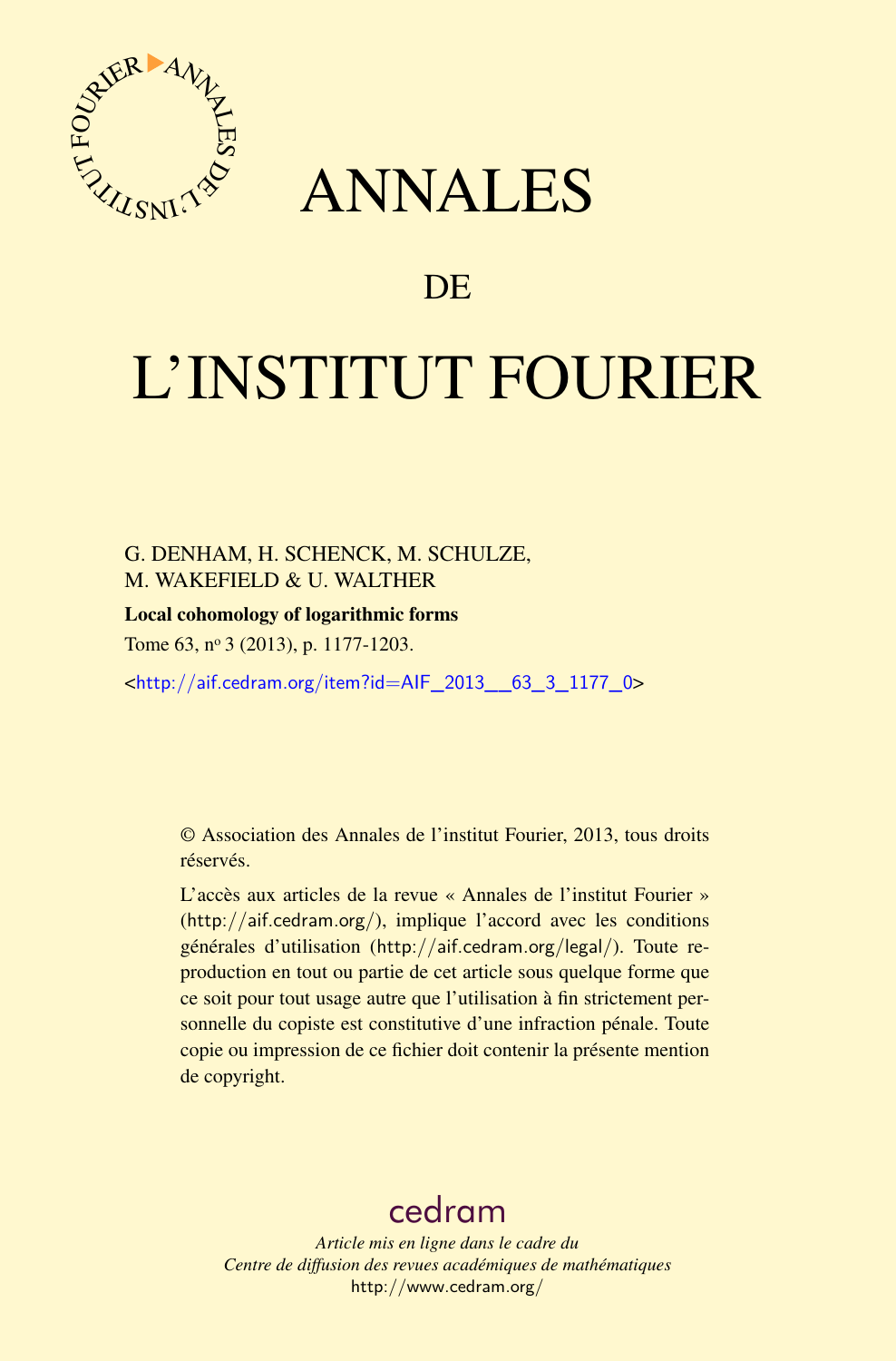# LOCAL COHOMOLOGY OF LOGARITHMIC FORMS

## **by G. DENHAM, H. SCHENCK, M. SCHULZE, M. WAKEFIELD & U. WALTHER (\*)**

ABSTRACT. — Let *Y* be a divisor on a smooth algebraic variety *X*. We investigate the geometry of the Jacobian scheme of *Y* , homological invariants derived from logarithmic differential forms along *Y* , and their relationship with the property that *Y* be a free divisor. We consider arrangements of hyperplanes as a source of examples and counterexamples. In particular, we make a complete calculation of the local cohomology of logarithmic forms of generic hyperplane arrangements.

Résumé. — Soit *X* une variété algébrique lisse et *Y* un diviseur sur *X*. Nous étudions la géométrie du schéma Jacobien de *Y* , les invariants homologiques provenant des formes différentielles logarithmiques le long de *Y* , et leur relation avec la propriété que *Y* soit un diviseur libre. Nous considérons les arrangements d'hyperplans comme source d'exemples et de contre-exemples. En particulier, nous faisons un calcul complet de la cohomologie locale des formes logarithmiques d'arrangements d'hyperplans génériques.

## **1. Introduction**

Positioned in the singularity hierarchy somewhat opposite to a isolated singularity, a free divisor is a reduced hypersurface with large but wellbehaved singular locus. More precisely, freeness is equivalent to the scheme defined by the Jacobian ideal being empty or Cohen–Macaulay of minimal possible codimension. Free divisors occur naturally in deformation theory, as discriminants in base spaces of versal deformations. The classical case, studied by K. Saito [\[27\]](#page-26-0), is that of a versal deformation of an isolated singularity. Later, Looijenga [\[18\]](#page-26-0) expanded Saito's ideas to isolated

(\*) G.D. supported by NSERC.

Keywords: hyperplane arrangement, logarithmic, differential form, free divisor. Math. classification: 32S22, 52C35, 16W25.

H.S. supported by NSA H98230-11-1-0170, NSF DMS-1068754.

M.W. partially supported by the Office of Naval Research.

U.W. supported by NSF grant DMS-0901123.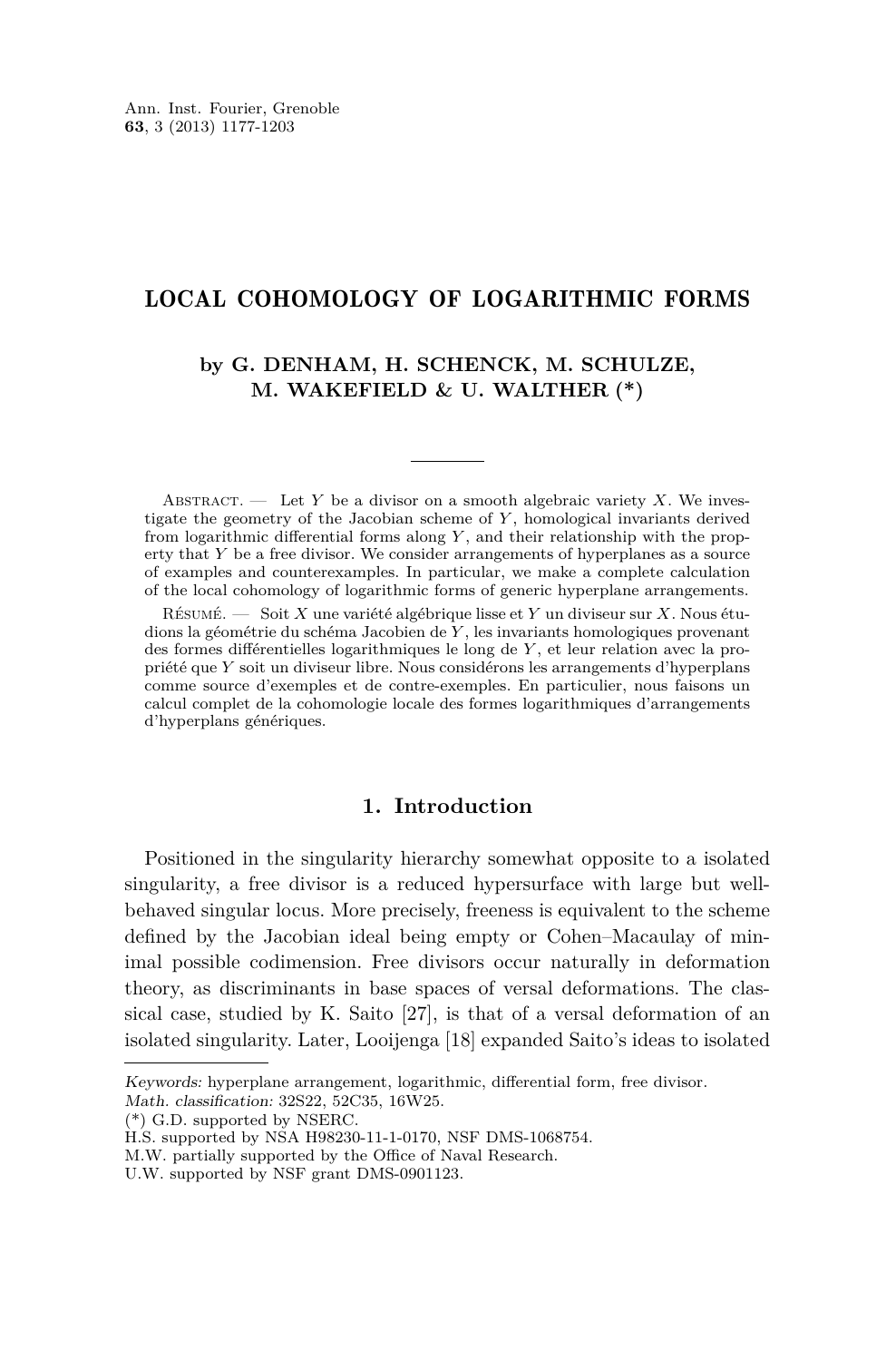complete intersection singularities; following Bruce [\[3\]](#page-25-0) and Zakalyukin [\[38\]](#page-27-0), Looijenga's results [\[18,](#page-26-0) Cor. 6.13] prove freeness of discriminants of stable mappings  $f: (\mathbb{C}^n, 0) \longrightarrow (\mathbb{C}^p, 0), n \geq p$ . For versal deformations of space curves in 3-space, van Straten [\[32\]](#page-26-0) proved freeness of the reduced discriminant. Terao [\[34\]](#page-26-0) showed that the discriminant of any finite map is free. Apart from discriminants, there are other natural sources of free divisors in this setup, see for instance [\[21\]](#page-26-0).

Via deep results of Brieskorn [\[2\]](#page-25-0) and Slodowy [\[30\]](#page-26-0), free divisors are linked to representation theory: the discriminants of ADE singularities are discriminants of finite Coxeter groups with the same name. It turns out that all Coxeter arrangements (even unitary reflection arrangements) as well as their discriminants are free (see [\[33\]](#page-26-0)). This led to the study of general free arrangements, and finally to Terao's conjecture, stating that freeness of an arrangement is a combinatorial property. It is one of the most prominent open conjectures in the field, and motivated the results in this article.

While reflection groups are discrete, more recently also free divisors associated with (reductive) algebraic groups have been studied (see [\[14,](#page-25-0) [12,](#page-25-0) [11,](#page-25-0) [28,](#page-26-0) [15\]](#page-26-0)). For example, the free divisors associated with a semisimple group are exactly the free discriminants in Sato–Kimura's classification of irreducible prehomogeneous vector spaces, and there are exactly four of them up to castling transformations.

There is also a purely ring theoretic version of Saito's theory of free divisors due to Simis [\[29\]](#page-26-0).

In this article, we study homological invariants that stand in the way of freeness. Our motivation comes from the study of hyperplane arrangements, but many results are true for more general divisors.

#### **1.1. Logarithmic forms and vector fields**

Throughout this paper  $X$  will be an  $\ell$ -dimensional smooth algebraic variety over an algebraically closed field K. We shall also be concerned with affine *`*-space

$$
V = \mathbb{A}^\ell_\mathbb{K}
$$

over an arbitrary field K. In both cases, the sheaf  $\Omega^1_X$  of differentials on *X* is locally free. By  $\mathscr{O} = \mathscr{O}_X$  we denote the sheaf of regular functions on *X*. We shall freely identify any quasi-coherent sheaf on an affine scheme with its module of global sections. In case  $X = V$ , we pick coordinates  $\boldsymbol{x} = x_1, \ldots, x_\ell$  on *V*, and denote by

$$
S = \mathbb{K}[V] = \mathbb{K}[\boldsymbol{x}]
$$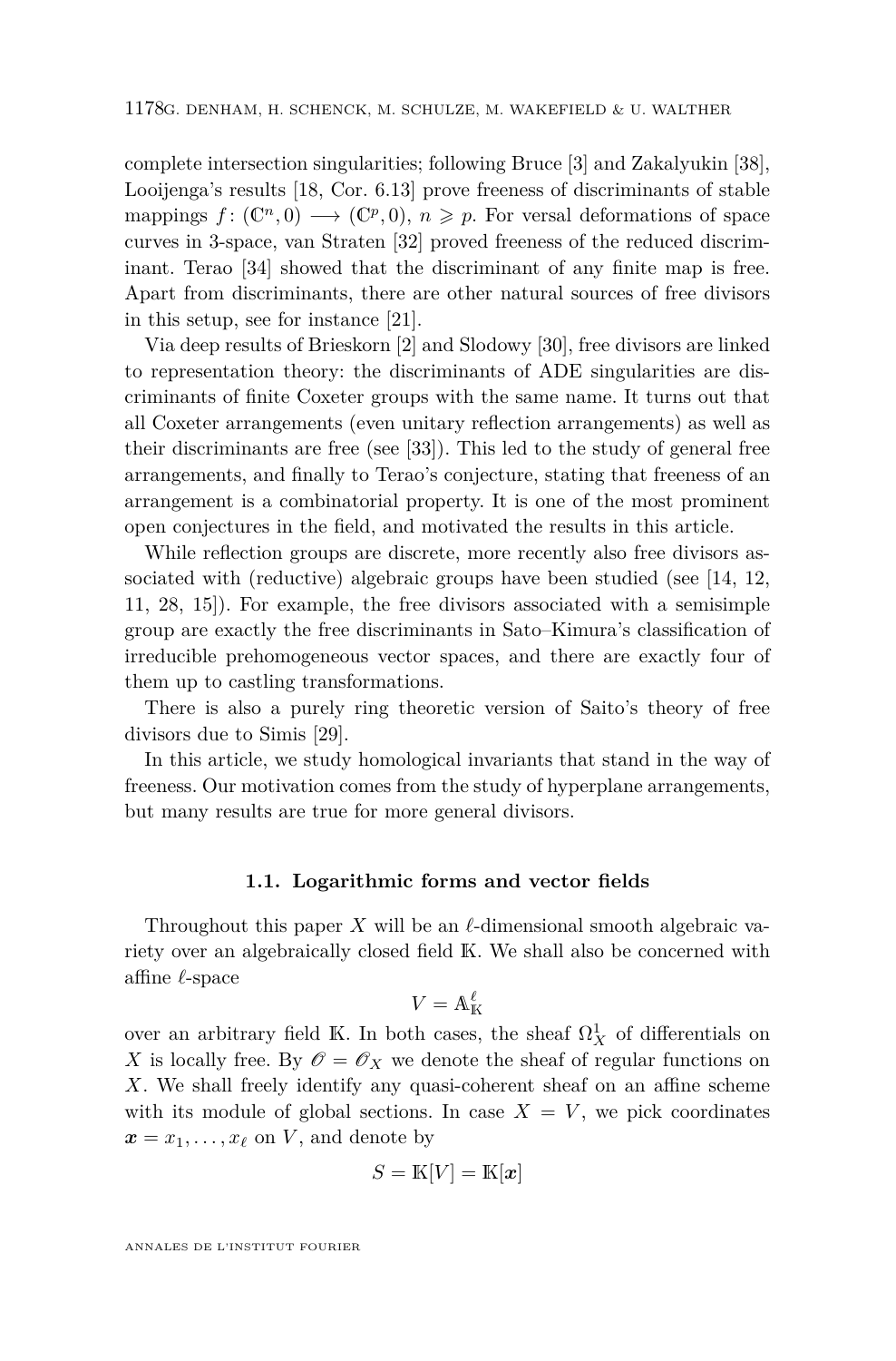the coordinate ring of *V* . We shall reserve the symbol *R* to denote arbitrary regular rings.

In general, choosing a regular system of parameters  $c_1, \ldots, c_\ell$  near  $x \in X$ induces an étale map  $c: U \longrightarrow \mathbb{A}^{\ell}_K$  from any open set *U* on which the differentials of the  $c_i$  are linearly independent (see for example  $[1, VI.1.3]$  $[1, VI.1.3]$ ). By construction, *c* is the pullback of *x* on  $\mathbb{A}^{\ell}_{\mathbb{K}}$  to *U*, and we call it a local coordinate system on  $U \subset X$  near  $X$ ; since the map  $c$  is étale, the partial differentiation operators  $\partial_i$  on  $\mathbb{A}^{\ell}_{\mathbb{K}}$  lift to vector fields  $\eta_i$  near  $x$  that satisfy  $[\eta_i, c_j] = \delta_{i,j}$ . On an analytic (but generally not on any algebraic) small neighborhood of *x*, *c* can be made injective. When we choose  $x \in X$  and suitable  $U, c, \eta$  in the above sense, we shall abuse notation and denote  $\eta$  by *∂* and *c* by *x*.

Let  $Der_X$  be the locally free  $\mathcal{O}$ -module of vector fields on *X*; for  $X = V$ , its global sections form the module of K-linear derivations  $\bigoplus_{i=1}^{\ell} S \cdot \frac{\partial}{\partial x_i}$  on *S*. Let  $\Omega_X^{\bullet}$  be the algebraic de Rham complex on *X*; if  $X = V$ , then  $\Omega_X^1$  is the module with global sections  $\bigoplus_{i=1}^{\ell} S dx_i$ . In general,  $\Omega_X^p = \bigwedge^p \Omega_X^1$  is a locally free  $\mathscr{O}_X$ -module but the maps in  $\Omega_X^{\bullet}$  are not  $\mathscr{O}_X$ -linear.

Let

$$
\iota\colon Y\hookrightarrow X
$$

be a reduced divisor on *X* and denote by *f* a reduced local defining equation. Recall that  $\mathscr{O}_X(kY)$  is the locally free rank-1  $\mathscr{O}_X$ -module, locally defined as  $\frac{1}{f^k}\mathcal{O}_X$ . With  $\mathcal{O}_X(Y) = \mathcal{O}_X(1Y)$ , for any sheaf  $\mathcal F$  on X, let  $\mathscr{F}(Y) = \mathscr{F} \otimes_{\mathscr{O}} \mathscr{O}_X(Y)$ . On the other hand  $\mathscr{O}_X(*Y)$  is by definition  $j_* \mathscr{O}_{X \setminus Y}$ , where  $j: X - Y \longrightarrow X$  is the open embedding. Our main focus is on the following two objects derived from *Y* :

DEFINITION 1.1. — The sheaf of logarithmic vector fields along  $Y$  is the  $\mathcal{O}\text{-module}$ 

$$
\operatorname{Der}_X(-\log Y) = \{ \theta \in \operatorname{Der}_X \mid \theta(\mathscr{O}(-Y)) \subseteq \mathscr{O}(-Y) \}.
$$

The  $\mathscr O$ -module complex  $\Omega^\bullet_X(\log Y)$  of logarithmic differential forms along *Y* is the largest subcomplex of  $\Omega_X^{\bullet}(*Y)$  contained in  $\Omega_X^{\bullet}(Y)$ :

$$
\Omega^p_X(\log Y) = \{ \omega \in \Omega^p(Y) \mid \, \mathrm{d}\omega \in \Omega^{p+1}(Y) \}.
$$

Geometrically, vector fields in  $Der(-log Y)$  are tangent to the smooth locus  $of Y$ .

CONVENTION  $1.2.$  — If *X* is understood from the context, we suppress it in the subscripts in  $\mathscr{O}_X$ ,  $\Omega_X^p$ ,  $\mathrm{Der}_X(-\log Y)$  and  $\Omega_X^p(\log Y)$ .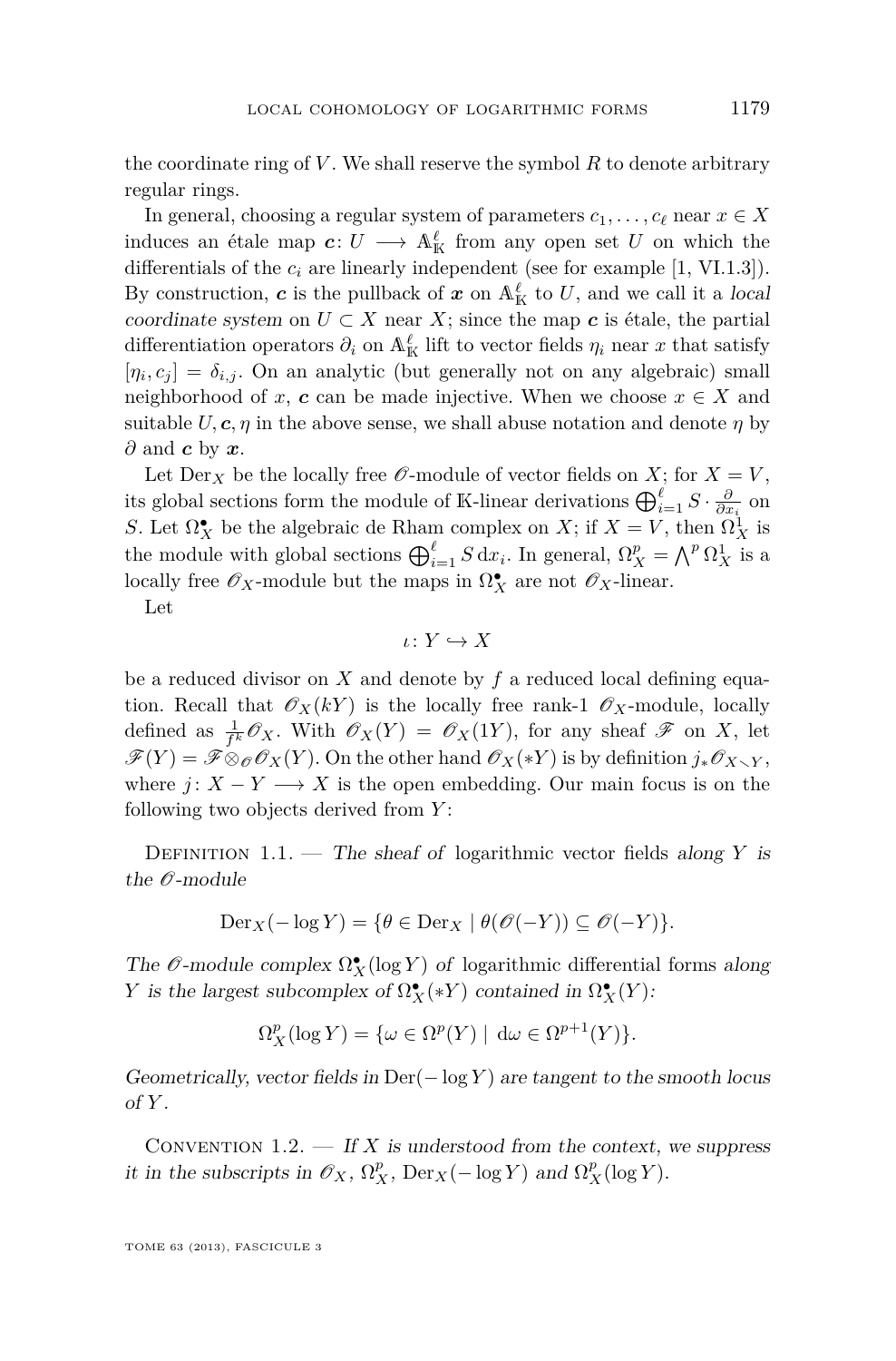Obviously,  $\Omega^p(\log Y) \neq 0$  only for  $0 \leq p \leq \ell$ , and one has  $\Omega^0(\log Y) = \mathcal{O}$ and  $\Omega^{\ell}(\log Y) = \Omega^{\ell}(Y)$ . If  $X = V$  then  $\Omega^{\ell}(\log Y) = \frac{1}{f}S d\mathbf{x}$  where  $d\mathbf{x} =$  $dx_1$  ∧ ... ∧  $dx_\ell$ .

In [\[8\]](#page-25-0), an alternative definition is used for  $Der(-\log Y)$  and  $\Omega_V^{\bullet}(\log Y)$ . Our definition agrees with theirs in the arrangement case, but works more generally. By [\[8,](#page-25-0) §2], Der( $-\log Y$ ) and  $\Omega^{\bullet}_V(\log Y)$  are reflexive and hence *Y* -normal in the sense of [\[8\]](#page-25-0). This implies that certain properties of *Y* , obviously valid at all smooth points, are retained at the singular points of *Y* . For instance:

- (1)  $\Omega^{\bullet}(\log Y)$  is stable under contraction against elements of  $Der(-\log Y)$ .
- (2) Contraction sets up a perfect pairing

$$
Der(-\log Y) \times \Omega^1(\log Y) \longrightarrow \mathcal{O}(Y)
$$

and an identification

$$
\operatorname{Der}(-\log Y) = \Omega^{\ell-1}(\log Y);
$$

for  $X = V$ , these are defined by  $(\sum_i \eta_i \, dx_i, \sum_i \theta_i \, \frac{\partial}{\partial x_i}) \mapsto \sum_i \theta_i \eta_i$ and  $\sum_i \eta_i \frac{\partial}{\partial x_i} \leftrightarrow \sum_i (-1)^i \frac{\eta_i}{f} dx_1 \wedge \ldots \wedge dx_i \wedge \ldots \wedge dx_\ell$  respectively. (3) The exterior product induces a perfect pairing

(1.1) 
$$
\Omega^p(\log Y) \times \Omega^{\ell-p}(\log Y) \longrightarrow \Omega^{\ell}(\log Y).
$$

(4) The natural map  $j_p$ :  $\bigwedge^p \Omega^1(\log Y) \longrightarrow \Omega^p(\log Y)$  is injective.

DEFINITION 1.3. — A free divisor is a divisor *Y* for which  $\Omega^1(\log Y)$  is a free module. As it turns out, for free *Y* , the modules Der(− log *Y* ) and  $\Omega^p(\log Y)$ ,  $0 \leq p \leq \ell$ , are all free as well and  $\Omega^p(\log Y) = \bigwedge^p \Omega^1(\log Y)$ . The free locus of the divisor *Y* is the set of points  $x \in Y$  where  $\Omega^1(\log Y)$ is a locally free  $\mathcal O$ -module; it includes the complement of the singular locus of *Y* in *X*.

#### **1.2. Euler homogeneity and Jacobians**

Let  $U \subseteq X$  be an affine open subset and choose a local defining equation *f*, defined up to units, of  $U \cap Y$  relative to some local coordinate system x on *U*. While the particular choice of the coordinate system is relevant, we hide its presence in the symbol "*U*".

We denote

$$
\mathscr{J}_{U,f} = \mathscr{O}_U \Big\langle \frac{\partial f}{\partial x_1}, \dots, \frac{\partial f}{\partial x_\ell} \Big\rangle
$$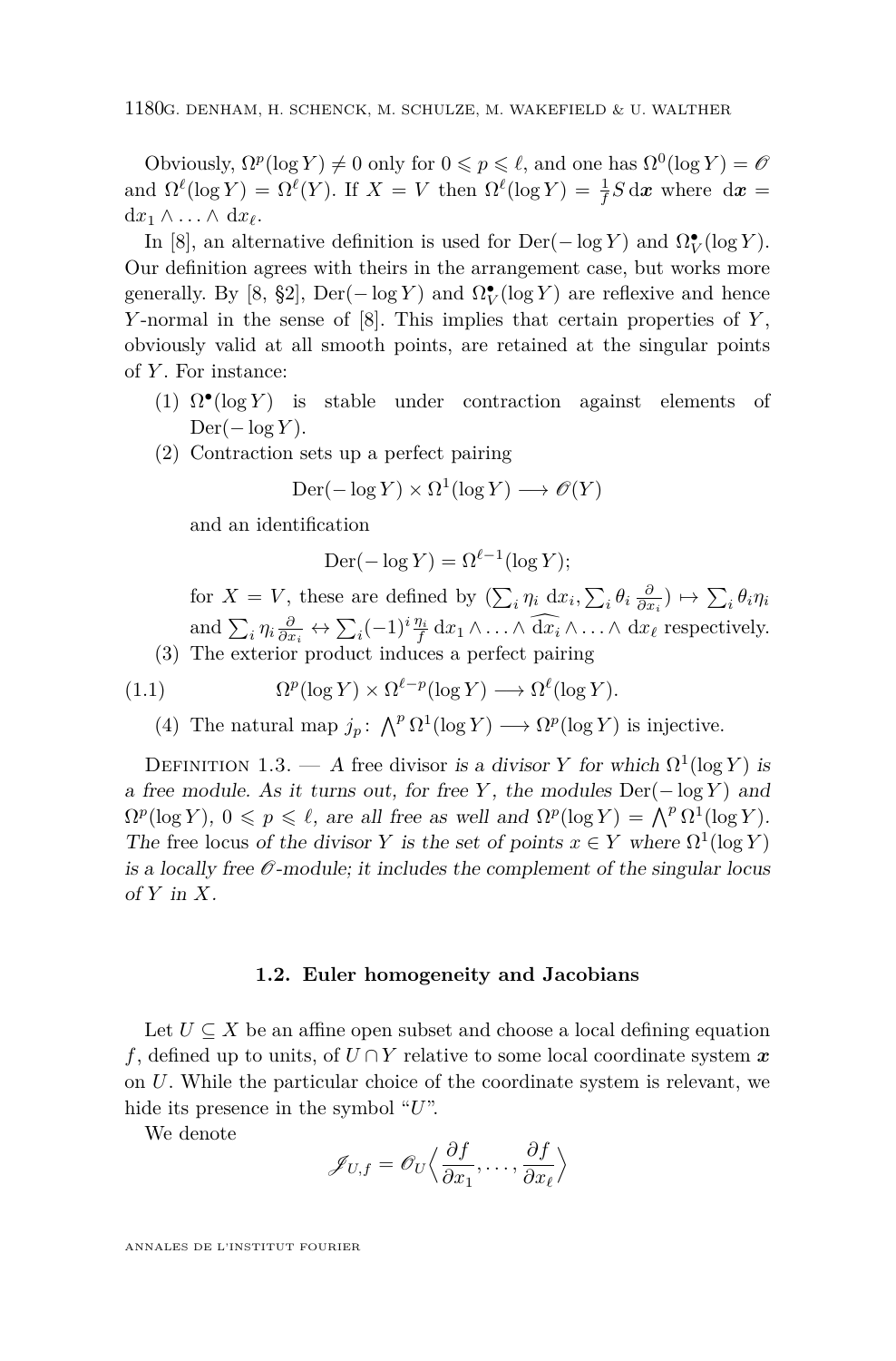<span id="page-5-0"></span>the  $\mathscr{O}_U$ -ideal generated by the partial derivatives of *f*. Note that  $\mathscr{J}_{U,f}$ varies with *f* even if *U*, *Y* and *x* are fixed. (Example:  $f_1 = x - 1$  and  $f_2 = x^2 - 1$  on  $\mathbb{C}^1 \setminus \text{Var}(x+1)$ ). The 1-st Fitting ideal of  $\Omega^1_{U \cap Y}$  is

$$
\mathscr{J}_{U,Y}=\mathscr{J}_{U,f}\cdot\mathscr{O}_{U\cap Y}.
$$

In contrast to  $\mathscr{J}_{U,f}$ ,  $\mathscr{J}_{U,Y}$  only depends on *U* and *Y*, and the various  $J_{U,Y}$ patch to an ideal sheaf  $\mathscr{J}_Y$  on *Y*. We call the subscheme

$$
Z = \text{Var}(\mathscr{J}_Y) \subseteq Y
$$

with structure sheaf  $\mathcal{O}_Y/\mathcal{J}_Y$  the Jacobian scheme of Y. We shall use  $\mathcal{I}_{X,Z}$ for the preimage ideal sheaf of  $\mathscr{J}_Y$  under the natural projection

$$
\iota^{\#} \colon \mathscr{O}_X \twoheadrightarrow \iota_* \mathscr{O}_Y.
$$

Write Syz  $\mathscr{J}_{U,f}$  for the syzygy sheaf of  $\mathscr{J}_{U,f}$ . We freely use the obvious identification between this sheaf with the vector fields on *U* that annihilate *f*. Geometrically, its elements are vector fields tangent to the smooth part of all level sets of *f*. Like  $\mathscr{J}_{U,f}$ , Syz  $\mathscr{J}_{U,f}$  varies with *f*, even if *U* and *x* are fixed. For an arrangement  $Y = \mathscr{A}$  in  $X = V$ , this definition agrees with  $D^{(1,...,1)}(\mathscr{A})$  from [\[8\]](#page-25-0): we develop this further in [§1.3.](#page-6-0)

There is a commutative diagram in the category of  $\mathscr{O}_X$ -modules (1.2)

$$
0 \longrightarrow \text{Der}_U(-\log Y) \to \text{Der}_U \xrightarrow{\bullet(f)} \iota_*(\mathcal{O}_{Y \cap U}) \iota_*(\mathcal{O}_{Y \cap U}/\mathcal{J}_{U,Y}) \to 0
$$
\n
$$
\downarrow \qquad \qquad \downarrow \qquad \qquad \downarrow
$$
\n
$$
0 \longrightarrow \text{Syz }\mathcal{J}_{U,f} \longrightarrow \text{Der}_U \xrightarrow{\bullet(f)} \mathcal{O}_U \longrightarrow \mathcal{O}_U/\mathcal{J}_{U,f} \longrightarrow 0
$$

with exact rows. Here,  $\bullet(f)$  denotes application to f.

DEFINITION 1.4. — We say that *Y* admits an Euler vector field  $\chi \in$  $Der_U$  on the open set  $U \subseteq X$  if  $\chi(f) = f$  for some local reduced defining equation  $f \in \mathcal{O}_X(U)$  of  $Y \cap U$ . If  $Y$  can be covered by such open sets U, we call *Y* Euler homogeneous.

Let us suppose now that *Y* admits a global Euler vector field  $\chi$  on *X*. This has two important consequences. Firstly, for any local defining equation *f* on any open affine *U*, *f* is an element of  $\mathscr{J}_{U,f}$ . It follows that  $\mathscr{J}_{U,f} = \mathscr{I}_{X,Z}$ depends only on *U* and *Y* but not on the choice of  $f \in \mathscr{O}_X(U)$  or the coordinate system  $x$ ; in particular, one can extend diagram  $(1.2)$  to all of

TOME 63 (2013), FASCICULE 3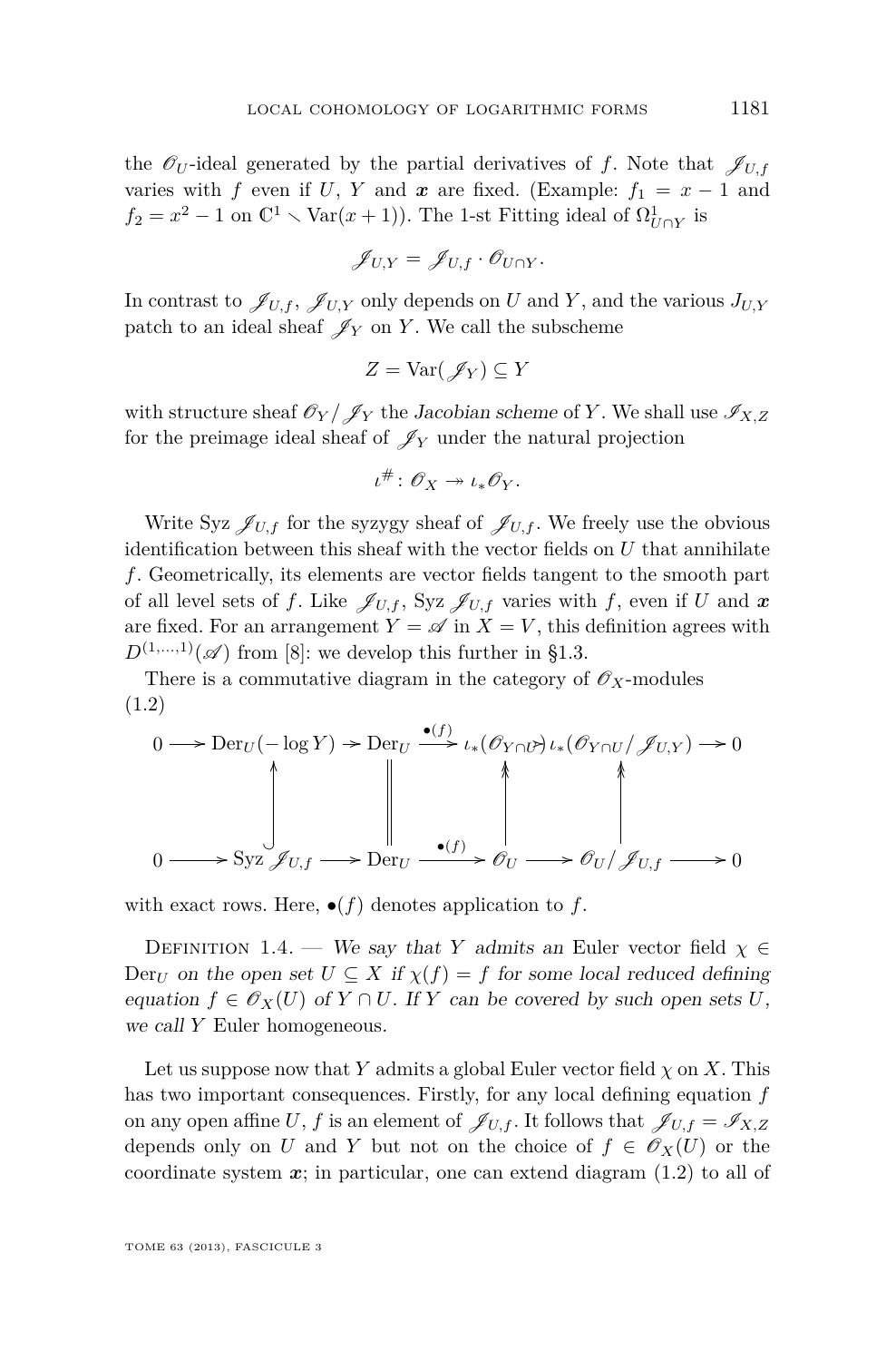<span id="page-6-0"></span>*X*. Secondly, the map

$$
\operatorname{Der}_U(-\log Y) \ni \delta \mapsto \delta - \frac{\delta(f)}{f} \cdot \chi \in \operatorname{Syz} \mathscr{J}_{U,f}
$$

defines a non-canonical local splitting of the vertical inclusion in [\(1.2\)](#page-5-0). Thus, there is a split exact sequence of sheaves

 $(1.3)$  $\mathcal{S}yz \mathcal{J}_{U,f} \longrightarrow \text{Der}_U(-\log Y) \longrightarrow \mathcal{O}_U \cdot \chi \longrightarrow 0.$ 

For an arrangement  $Y = \mathscr{A}$  in  $X = V$ , Der( $-\log Y$ )/ $\mathscr{O} \cdot \chi = D_0(\mathscr{A})$  in the notation of [\[8\]](#page-25-0).

#### **1.3. Arrangements**

We introduce the family of divisors that we are most interested in and refer to [\[23\]](#page-26-0) for further details.

NOTATION 1.5. — By an arrangement we mean a finite union  $\mathscr A$  of hyperplanes in affine space. Throughout, we assume that arrangements are central, involving *n* hyperplanes in *V* passing through the origin. It is easy to see that  $D(\mathscr{A})$  and  $\Omega^p(\mathscr{A})$  are graded modules in this case. Abusing notation, we view  $\mathscr A$  both as a divisor  $Y = \bigcup_{H \in \mathscr A} H$ , and as a list of hyperplanes.

For  $H \in \mathscr{A}$ , let  $\alpha_H \in V^*$  be a defining linear form. Then

$$
f = \prod_{H \in \mathscr{A}} \alpha_H
$$

is a defining equation of  $\mathscr A$  on *V*, and we call

$$
J_{\mathscr{A}} = \left\langle \frac{\partial f}{\partial x_1}, \dots, \frac{\partial f}{\partial x_\ell} \right\rangle \subseteq S
$$

the Jacobian ideal of  $\mathscr A$ . In the case where  $Y = \mathscr A$  is an arrangement, in order to streamline the notation and following an established convention, we write  $D(\mathscr{A})$  for  $Der(-\log Y)$ , and  $\Omega^p(\mathscr{A})$  for  $\Omega^p(\log Y)$ .

Remark 1.6. — Since  $\mathscr A$  is a cone over the origin, we can consider its image  $\mathbb{P}\mathscr{A}$  in  $\mathbb{P}^{\ell-1}_{\mathbb{K}}$ . By choosing a hyperplane  $H \in \mathscr{A}$ , we choose an affine chart in  $\mathbb{P}^{\ell-1}_K$  given by  $\alpha_H \neq 0$ . The restriction of  $\mathbb{P} \mathscr{A}$  to such a chart is the noncentral arrangement of hyperplanes in  $A^{\ell-1}$  given by dehomogenizing *f* relative to *H*. By reversing this construction, many questions regarding general hyperplane arrangements can be reduced to the case of central arrangements (see, e.g. [\[23,](#page-26-0) §3.2]).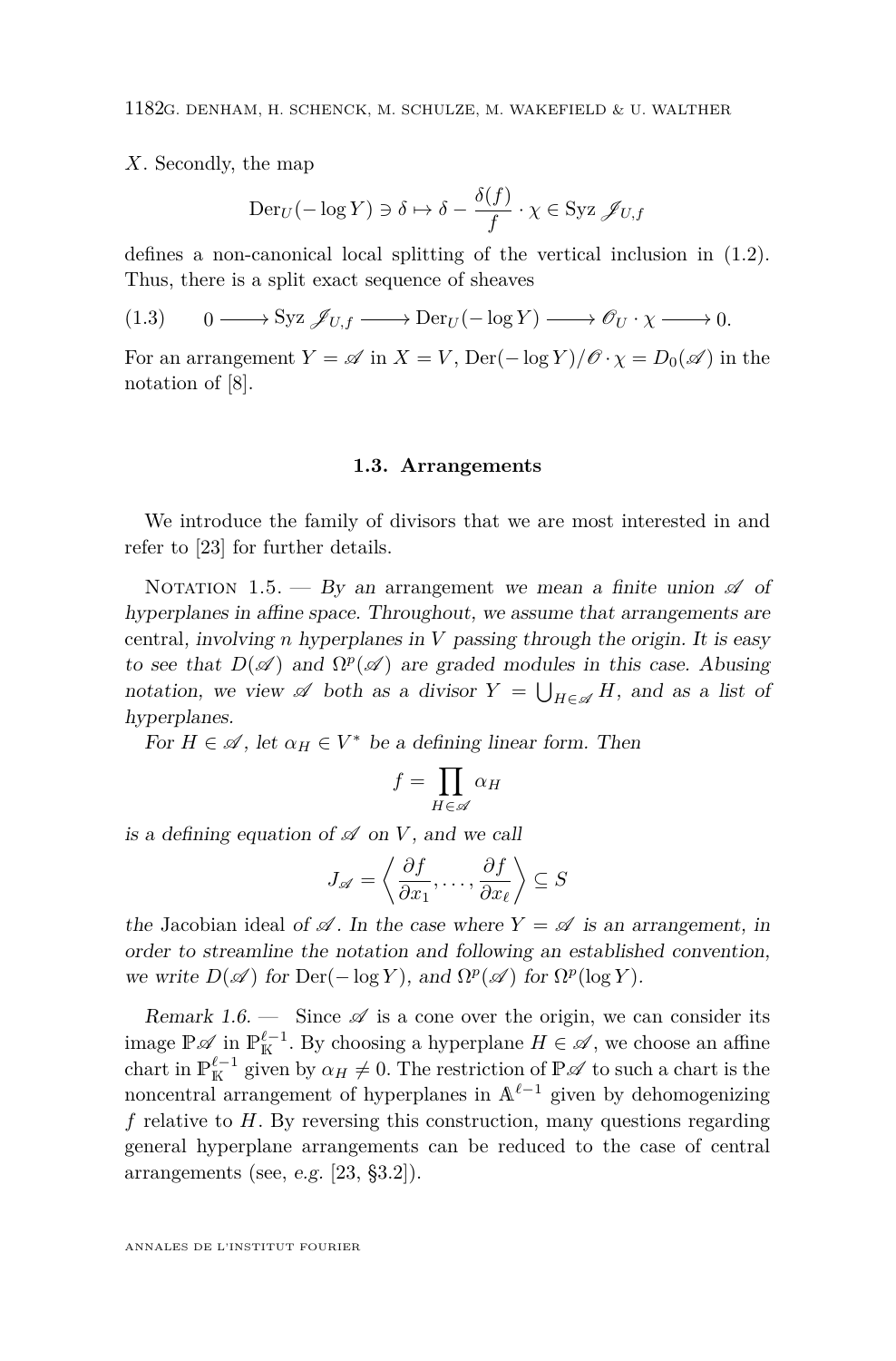<span id="page-7-0"></span>Recall that a flat  $F$  of an arrangement  $\mathscr A$  is an intersection of hyperplanes. The intersection lattice  $L(\mathscr{A})$  is the set of all flats, partially ordered by reverse inclusion.

PROPOSITION 1.7. — Let  $p = \text{char } \mathbb{K}$ . A hyperplane arrangement  $\mathscr{A}$  is an Euler-homogeneous divisor provided that *p* does not divide

(1.4) 
$$
\operatorname{lcm}_{F \in L(\mathscr{A})} |\{H \in \mathscr{A} : H \leqslant F\}|.
$$

Proof. — For a point  $x \in \mathscr{A}$ , let  $F_x$  be the set-theoretically smallest flat containing *x*. Let *k* be the number of hyperplanes containing  $F<sub>x</sub>$ . The divisor is defined locally by a homogeneous polynomial of degree *k*, so the derivation  $1/k \sum_{i=1}^{\ell} x_i \partial/\partial x_i$  is an Euler vector field in the neighborhood of *x*, provided that  $p \nmid k$ .

One then naturally arrives at:

DEFINITION 1.8. — If  $\mathscr A$  is an arrangement over a field K, say  $p =$ char K is good for  $\mathscr A$  if  $p$  does not divide the expression (1.4).

DEFINITION 1.9. — If the complement in *X* of the free locus of *Y* is zero-dimensional, we say that *Y* is free outside points. If  $X = A_K^{\ell}$ , and if *Y* is quasi-homogeneous and free outside points then the origin is the only non-free point of *Y* and we then call *Y* free outside 0.

Remark 1.10. — If *Y* is a central hyperplane arrangement in affine space, then the traditional term for *Y* being free outside points is "locally free". This terminology is traditional in arrangement theory, and is rooted in Remark [1.6:](#page-6-0) for any homogeneous *Y* ⊂ *V*, the sheaf Der(− log P*Y*) on  $\mathbb{P}^{\ell-1}_K$  is locally free if and only if *Y* is free outside the origin of  $\mathbb{A}^{\ell}_K$  in the above sense.

In Section [3,](#page-14-0) we investigate general homological properties of  $\Omega^{\bullet}(\log Y)$ . One natural such property, a relaxation of freeness and inspired by the arrangement case, is that of tameness:

DEFINITION 1.11. — The divisor  $Y \subset X$  is called tame if  $\text{pdim}_{\mathscr{O}_{X,x}} \Omega^p(\log Y) \leqslant p \text{ for all } x \in X \text{ and all } 0 \leqslant p \leqslant \ell.$ 

Many interesting families of hyperplane arrangements are tame; these include all arrangements in  $\mathbb{A}^3$ ; generic arrangements; supersolvable and reflection arrangements (the last two of which are, in fact, free). The tame hypothesis appears explicitly first in [\[25\]](#page-26-0) and frequently since. In particular, tame arrangements satisfy a Logarithmic Comparison Theorem [\[36\]](#page-26-0). More discussion and another application is found in [\[7\]](#page-25-0).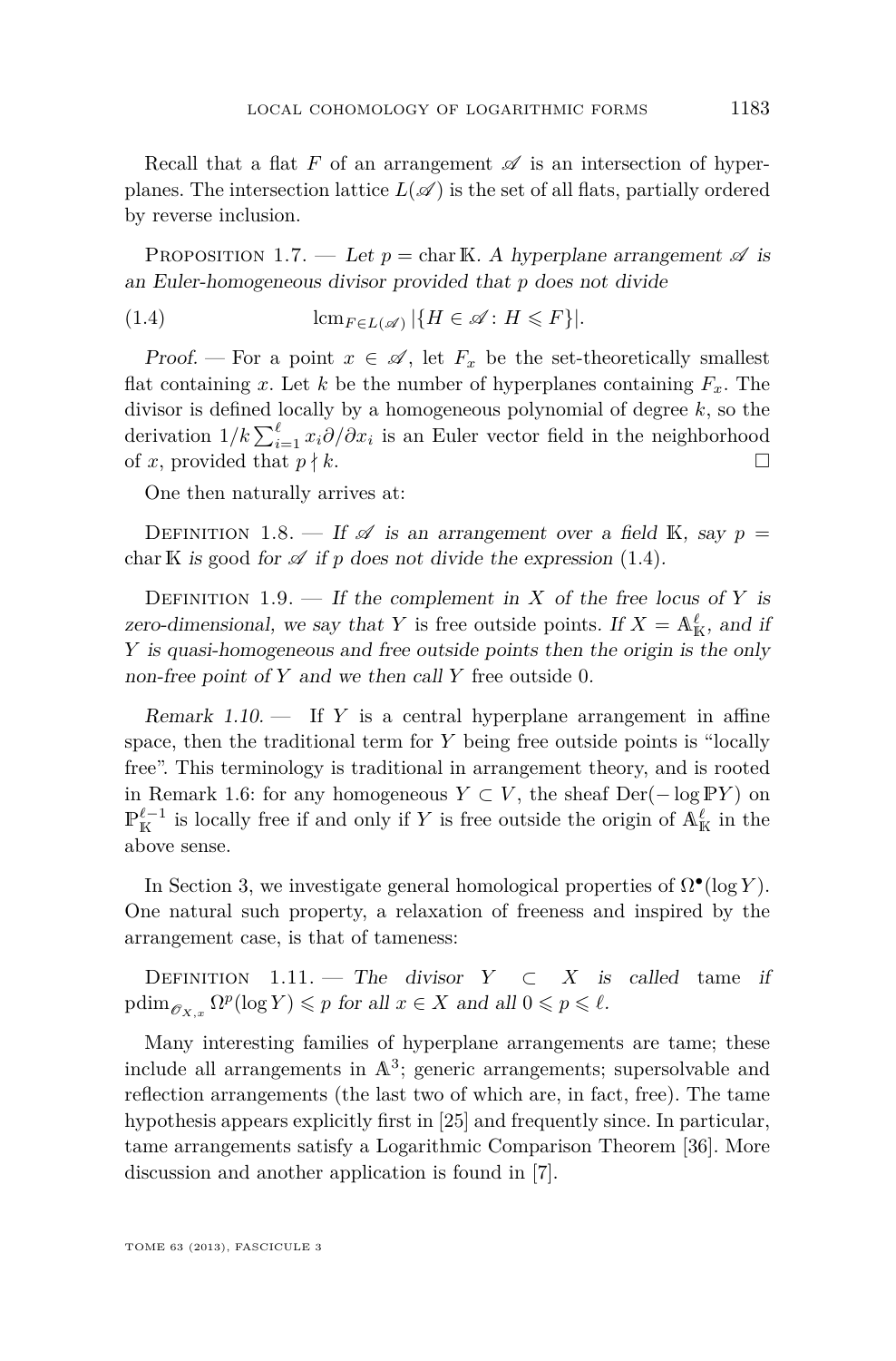<span id="page-8-0"></span>We introduce in Section 2 a weaker version of tameness and, with the general results in Section [3,](#page-14-0) state a criterion that forces an Euler-homogeneous divisor *Y* to be free provided it is free outside points and has a certain tameness property.

In Section [4,](#page-19-0) we investigate the case of a generic central arrangement  $\mathscr A$  and determine formulas describing the Hilbert function of the modules  $\text{Ext}_{S}^{i}(\Omega^{p}(\mathscr{A}), S)$  for any *p* and *i*.

Our hope is that this article serves to trigger more studies on the interplay of homological properties of the logarithmic *p*-forms of arrangements and their combinatorics.

#### **2. Embedded primes of the Jacobian ideal**

Our hypotheses on *Y* , when combined with the Jacobian criterion for smoothness, imply that  $\mathscr{I}_{X,Z}$  has codimension at least 2. If the divisor *Y* is not smooth, the upper row of display  $(1.2)$  shows that  $Der(-log Y)$  is a vector bundle if and only if  $\mathcal{I}_{X,Z}$  is a Cohen–Macaulay ideal of codimension two. For this to happen,  $\mathscr{I}_{X,Z}$  must not have embedded primes. In this section, we study the converse of this implication for *Y* that is free outside points under two additional hypotheses: Euler homogeneity, and a weakened form of tameness.

#### **2.1. The algebraic case**

For an Euler homogeneous divisor *Y* , we obtain from [\(1.2\)](#page-5-0) the following identifications if  $i > 0$ :

(2.1) 
$$
\mathscr{E}_{\mathscr{O}}^{i}(\mathrm{Der}(-\log Y), \mathscr{O}) \cong \mathscr{E}_{\mathscr{O}}^{i}(\mathrm{Syz}\,\mathscr{J}_{U,f}, \mathscr{O}) \cong \mathscr{E}_{\mathscr{O}}^{i+2}(\mathscr{O}_{Z}, \mathscr{O}).
$$

LEMMA  $2.1.$  — The following are equivalent:

- (1) *Z* is of pure codimension 2 in *X*.
- (2) codim<sub>*X*</sub> supp  $\mathscr{E}_{\ell}^{p}$  $_{\mathscr{O}}^{p}(\mathscr{O}_{Z}, \mathscr{O}) > p$ , for  $p \geqslant 3$ .

If *Y* is Euler homogeneous then the above conditions are equivalent to:

(3) codim<sub>*X*</sub> supp  $\mathscr{E}_{\ell}^{p}$  $\mathcal{O}_{\mathscr{O}}(Der(-\log Y), \mathscr{O}) > p+2$ , for  $p \geq 1$ .

Proof. — By [\[10,](#page-25-0) Thm. 1.1], a prime ideal of codimension  $p+2$  is associated to  $\mathscr{I}_{X,Z}$  if and only if it is contained in the support of  $\mathscr{E}_{\mathscr{O}}^{p+2}$  $\mathcal{O}_{\mathscr{O}}^{p+2}(\mathscr{O}_Z,\mathscr{O})=$  $\mathscr{E}_{\ell}^{p}$  $\mathcal{O}_{\mathscr{O}}(\text{Der}(-\log Y), \mathscr{O}).$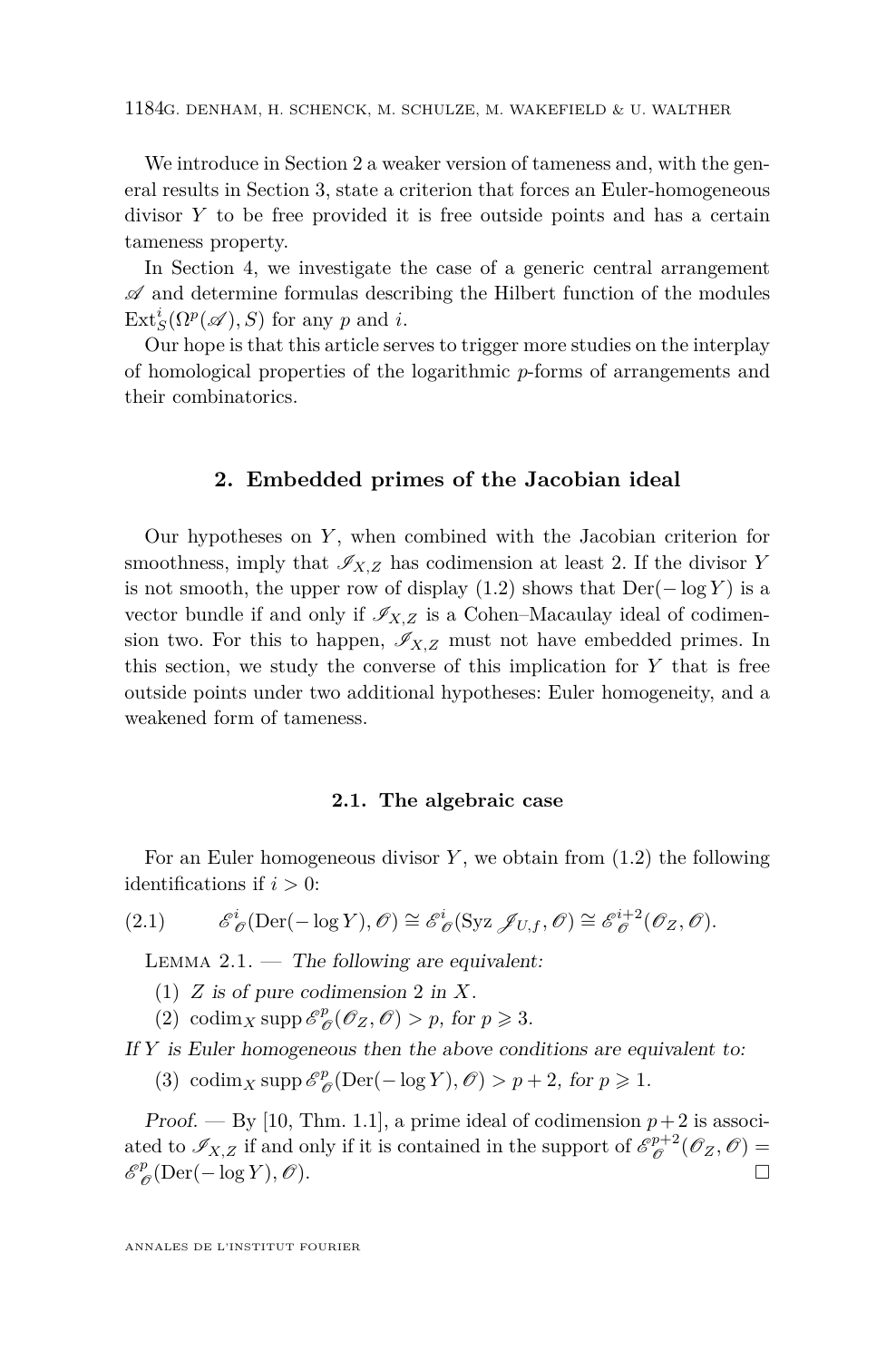<span id="page-9-0"></span>We can express freeness outside points homologically in terms of  $\mathscr{E}$ sheaves as follows.

LEMMA  $2.2.$  — The following are equivalent:

- (1) *Y* is free outside points.
- $(2)$   $\mathscr{E}_{\ell}^{p}$  $^p_{\mathscr{O}}(\mathscr{E}^q_{\ell})$  $\mathcal{O}_{\mathscr{O}}^q(\Omega^1(\log Y), \mathscr{O}), \mathscr{O}$  = 0 if both  $q > 0$  and  $p < \ell$ .

Proof. — The statement can be verified locally at a point  $x \in X$ . So we may replace *Y* by its germ at *x* and  $\mathcal{O}$  by  $R = \mathcal{O}_x$ . If *Y* is free outside points but not free, then all associated primes of  $\text{Ext}_{R}^{q}(\Omega^{1}(\log Y), R)$  are maximal ideals for  $q > 0$ . Then by Ischebeck's Theorem (see [\[20,](#page-26-0) Thm. 17.1]), only  $\text{Ext}_{R}^{\ell}(\text{Ext}_{R}^{q}(\Omega^{1}(\log Y), R), R)$  can be non-zero. Conversely, if *Y* is not free outside points, then there is a minimal prime  $\mathfrak p$  of codimension  $p < \ell$ , and a  $q > 0$  for which  $\text{Ext}_{R}^{q}(\Omega^{1}(\log Y), R)_{\mathfrak{p}} \neq 0$ . By [\[10,](#page-25-0) Thm. 1.1],  $\mathfrak{p}$  is then associated to  $\text{Ext}^p_R(\text{Ext}^q_R(\Omega^1(\log Y), R), R)$  which cannot be zero in this  $\Box$ 

In order to relate the Ext-modules in Lemmas [2.1](#page-8-0) and 2.2, we use a double-dual spectral sequence.

Remark 2.3. — The following construction, a Grothendieck spectral sequence obtained by composing the functor  $\text{Hom}_R(-, R)$  with itself, appears already in [\[24\]](#page-26-0). Suppose R is a regular ring. Let  $0 \longrightarrow F_{\bullet} \longrightarrow M \longrightarrow 0$ be a projective resolution of *M* with dual complex  $\text{Hom}_R(F_\bullet, R) = (0 \longrightarrow$  $F_0^{\vee} \longrightarrow \cdots \longrightarrow F_d^{\vee} \longrightarrow 0$ ). Let  $C_{\bullet,\bullet}$  be a projective Cartan–Eilenberg resolution of  $F_{\bullet}^{\vee}$ . Consider the two usual spectral sequences to the dual double complex  $E_{\bullet,\bullet}^0$  = Hom<sub>*R*</sub>( $C_{\bullet,\bullet}, R$ ). The total complex of *E* is a representative of  $\mathbb{R}$  Hom<sub>*R*</sub>( $\mathbb{R}$  Hom<sub>*R*</sub>( $M$ ,  $R$ ),  $\cong$  *M*. Thus, the spectral sequences converge to *M*.

The second spectral sequence has, with suitable choice of indices, the differentials *d* <sup>0</sup> oriented downward and *d* <sup>1</sup> oriented to the left, and

(2.2) 
$$
E_{p,q}^2 = \text{Ext}_R^{-p}(\text{Ext}_R^q(M,R),R) \Longrightarrow M.
$$

With this choice, the abutment *M* is regarded as a chain complex concentrated in total degree 0.

PROPOSITION 2.4.  $\overline{\phantom{a}}$  If Y is free outside points, then there are isomorphisms

$$
\mathscr{E}^{\ell-p-1}_{\mathscr{O}}(\mathrm{Der}(-\log Y),\mathscr{O})\longrightarrow\mathscr{E}^{\ell}_{\mathscr{O}}(\mathscr{E}^p_{\mathscr{O}}(\Omega^1(\log Y),\mathscr{O}),\ \ p>0.
$$

Proof. — As we will see below, over any affine open subset  $U \subset X$ , these isomorphisms are morphisms in the Grothendieck spectral sequence

TOME 63 (2013), FASCICULE 3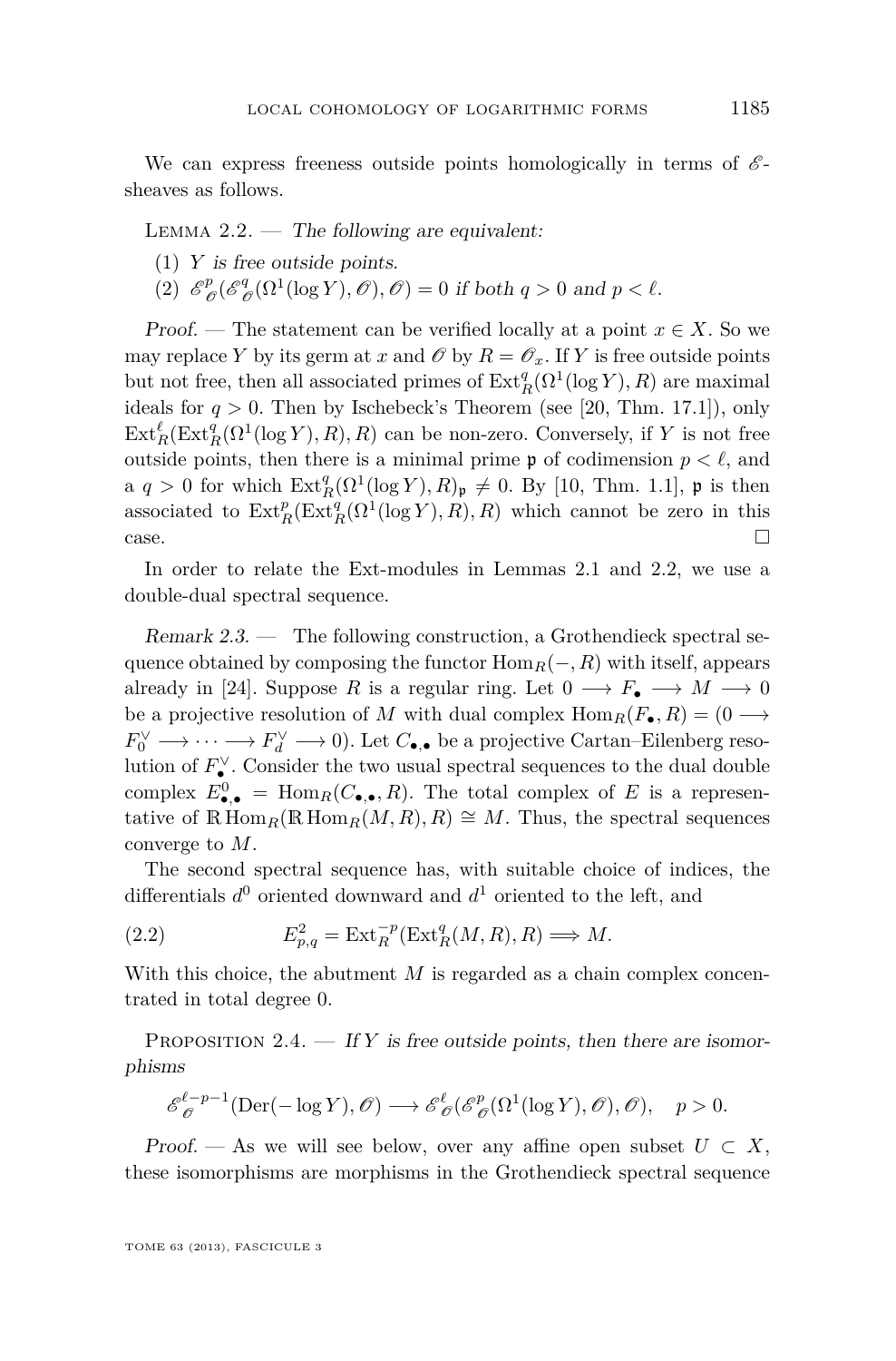<span id="page-10-0"></span>in Remark [2.3](#page-9-0) for  $R = \mathcal{O}(U)$ . By functoriality of this spectral sequence, these patch together to an isomorphism defined on *X*.

The spectral sequence [\(2.2\)](#page-9-0), applied to  $M = \Omega^1(\log Y)(U)$ , is illustrated in Figure 2.1. By Lemma [2.2,](#page-9-0) the only non-zero entries are in



column  $p = -\ell$ , or in row  $q = 0$ . Let  $R = \mathcal{O}(U)$ , and omit the argument " $U$ " in all instances of global sections below. For  $q = 0$ , we have  $E_{-p,0}^2 = \text{Ext}_{R}^p(\text{Der}(-\log Y), R)$ , which is non-zero only if  $p \leq \ell - 2$  since  $\operatorname{depth} \operatorname{Der}(-\log Y) \geq 2$  by reflexivity of  $\operatorname{Der}(-\log Y)$ . As  $\Omega^1(\log Y)$  is reflexive,  $E_{0,0}^2 = \Omega^1(\log Y)$ . Hence, the only possible non-zero higher differentials  $d^{p+1}: E^{p+1}_{-\ell+p+1,0} \longrightarrow E^{p+1}_{-\ell,p}$  must be isomorphisms

$$
d^r \colon \operatorname{Ext}_R^{\ell-p-1}(\operatorname{Der}(-\log Y), R) \longrightarrow \operatorname{Ext}_R^{\ell}(\operatorname{Ext}_R^p(\Omega^1(\log Y), R), R).
$$

Adding a weakened form of tameness as a second additional hypothesis, we obtain the following result:

THEOREM  $2.1.$  — Suppose that *Y* is free outside points and Euler homogeneous, and that  $\text{pdim}_{\mathscr{O}_x} \Omega^1(\log Y)_x \leq 1$  for all  $x \in Y$ . Then *Y* is free if and only if *Z* is pure of codimension 2 in *X*.

Proof. — All plane curves are free, so assume  $\ell \geq 3$ .

The statement is clearly local, so we may replace  $Z \subseteq Y \subseteq X$  by their germs at  $x \in Z$  and work over  $R = \mathscr{O}_x$ . As  $\text{pdim}_R \Omega^1(\log Y) \leq 1$ , we have  $E_{p,q}^2 = 0$  for  $q \geq 2$  in [\(2.2\)](#page-9-0) for  $M = \Omega^1(\log Y)_x$ . By Proposition [2.4,](#page-9-0)  $\text{Ext}_{R}^{p}(\text{Der}(-\log Y), R) = 0$  unless  $p = 0, \ell - 2$ .

Since *Z* is pure of codimension 2 in *X*, Lemma [2.1](#page-8-0) implies

$$
\operatorname{codim}_X \operatorname{supp} \operatorname{Ext}^{\ell}_R(\operatorname{Der}(-\log Y), R) > \ell = \dim R.
$$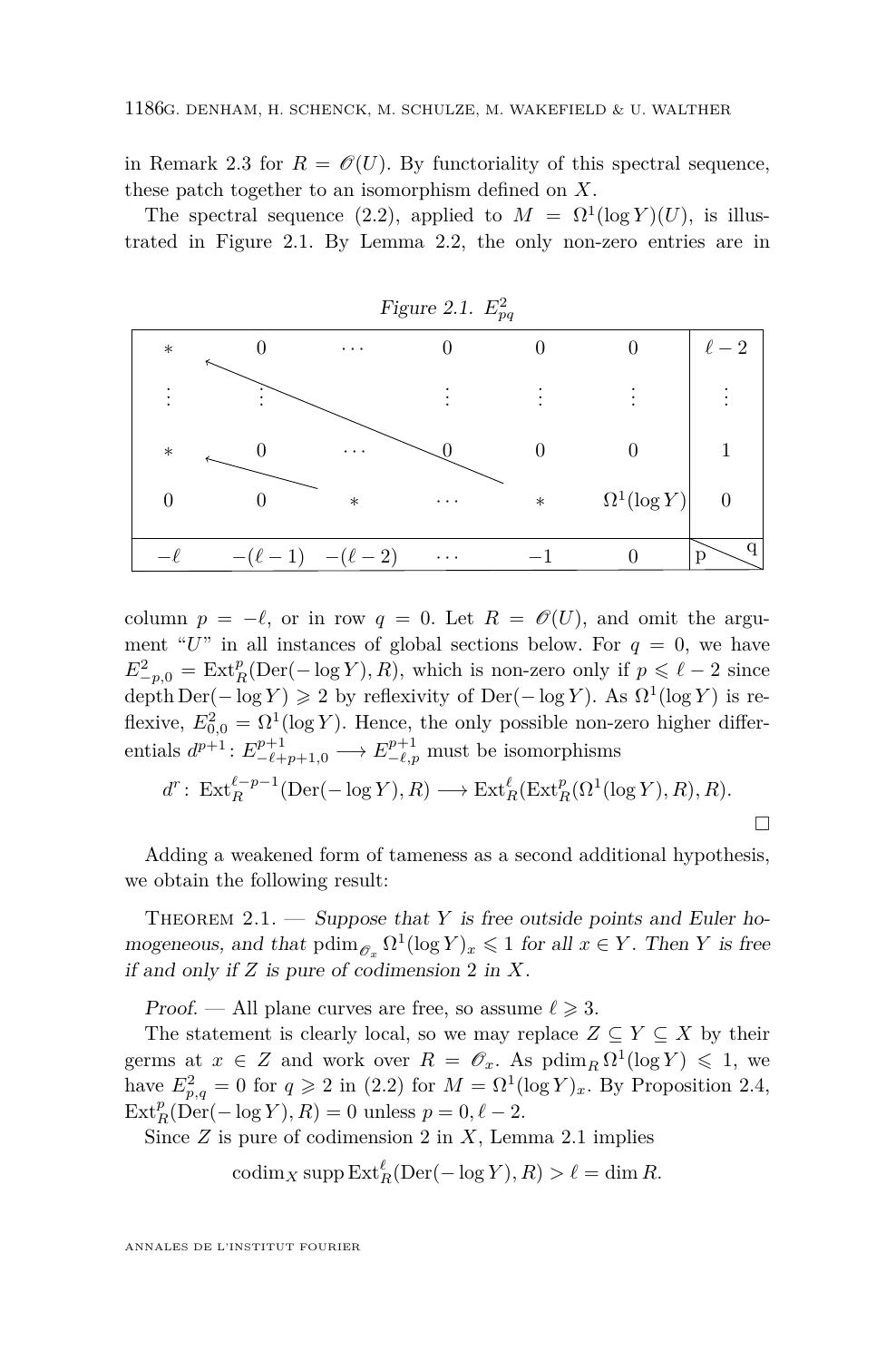<span id="page-11-0"></span>Therefore,  $\text{Ext}_{R}^{\ell}(\text{Der}(- \log Y), R) = 0$  for all  $p > 0$  and hence  $\text{Der}(- \log Y)$ is free as claimed.  $\Box$ 

#### **2.2. Arrangements**

By Proposition [1.7,](#page-7-0) hyperplane arrangements in good characteristic provide a family of examples of Euler homogeneous divisors. In this case we can allow a larger non-free locus.

NOTATION 2.5. — If *F* is a flat of an arrangement, then  $\mathscr{A}_F$  is the arrangement of all hyperplanes containing *F*.

COROLLARY 2.6. — Let  $\mathscr A$  be a hyperplane arrangement in good characteristic with  $\text{pdim}_S \Omega^1(\mathscr{A}) \leq 1$ . If  $J_{\mathscr{A}}$  is pure of codimension 2 then  $\mathscr{A}$ is free.

Proof. — As the statement is local, we may assume that  $\mathscr A$  is central. Let  $X_0 \in L(\mathscr{A})$  be a flat such that  $\Omega^1(\mathscr{A}_{X'})$  is free for all flats  $X' \supsetneq X_0$ ; then it suffices to prove that  $\Omega^1(\mathscr{A}_{X_0})$  is free.

Both  $\mathscr{A} \mapsto \Omega^1(\mathscr{A})$  and  $\mathscr{A} \mapsto J_{\mathscr{A}}$  are local functors in the sense of [\[31\]](#page-26-0), so we may replace  $\mathscr A$  by  $\mathscr A_{X_0}$ .

Now  $\mathscr A$  is the product of its essentialization  $\mathscr A_0$  (in  $X/X_0$ ) and the affine space  $X_0$ . Then  $\Omega^1(\mathscr{A})$  is the direct sum of the free *S*-modules  $\mathscr{O}_{X/X_0}(X/X_0)\otimes_{\mathbb{K}}\Omega^1_{X_0}$  and  $\mathscr{O}_{X_0}(X_0)\otimes_{\mathbb{K}}\Omega^1_{X/X_0}(\mathscr{A}_0)$ , these being *S*-modules via  $S \to \mathscr{O}_{X_0}(X_0)$  and  $S \to \mathscr{O}_{X/X_0}(X/X_0)$ . Moreover,  $J_{\mathscr{A}}$  and  $J_{\mathscr{A}_0}$  have the same generators in a generic point of X. We may therefore replace  $\mathscr A$ by  $\mathscr{A}_0$ .

Now  $\mathscr A$  is free outside points and hence free by Theorem [2.1.](#page-10-0)

#### Remark 2.2.

(1) The hypothesis that  $\operatorname{pdim}_S\Omega^1\leqslant 1$  is necessary. The Edelman–Reiner example [\[9\]](#page-25-0) defined by

(2.3) 
$$
Q = \prod_{\alpha \in \{0,1\}^4, \alpha \neq (0,0,0,0)} (\alpha_1 x_1 + \alpha_2 x_2 + \alpha_3 x_3 + \alpha_4 x_4)
$$

is free outside the origin, its Jacobian ideal has no embedded primes, yet it is not free. Here,  $\operatorname{pdim}_S \Omega^1(\mathscr{A}) = 2$ .

(2) Add a generic hyperplane  $x_5 = 0$  to the example  $\mathscr A$  above to obtain an arrangement  $\mathscr{B}$  defined by  $Qx_5$ . The associated primes of  $J(Qx_5)$  =  $(Q, x_5 J(Q)) = (Q, x_5) \cap J(Q)$  are all codimension 2, since  $J(Q)$  has no submaximal embedded components. Nevertheless,  $\mathscr B$  is not free outside points, since  $\mathscr A$  defines a non-maximal, non-free flat of  $\mathscr B$ . Again, pdim  $\Omega^1(\mathscr B)=2$ .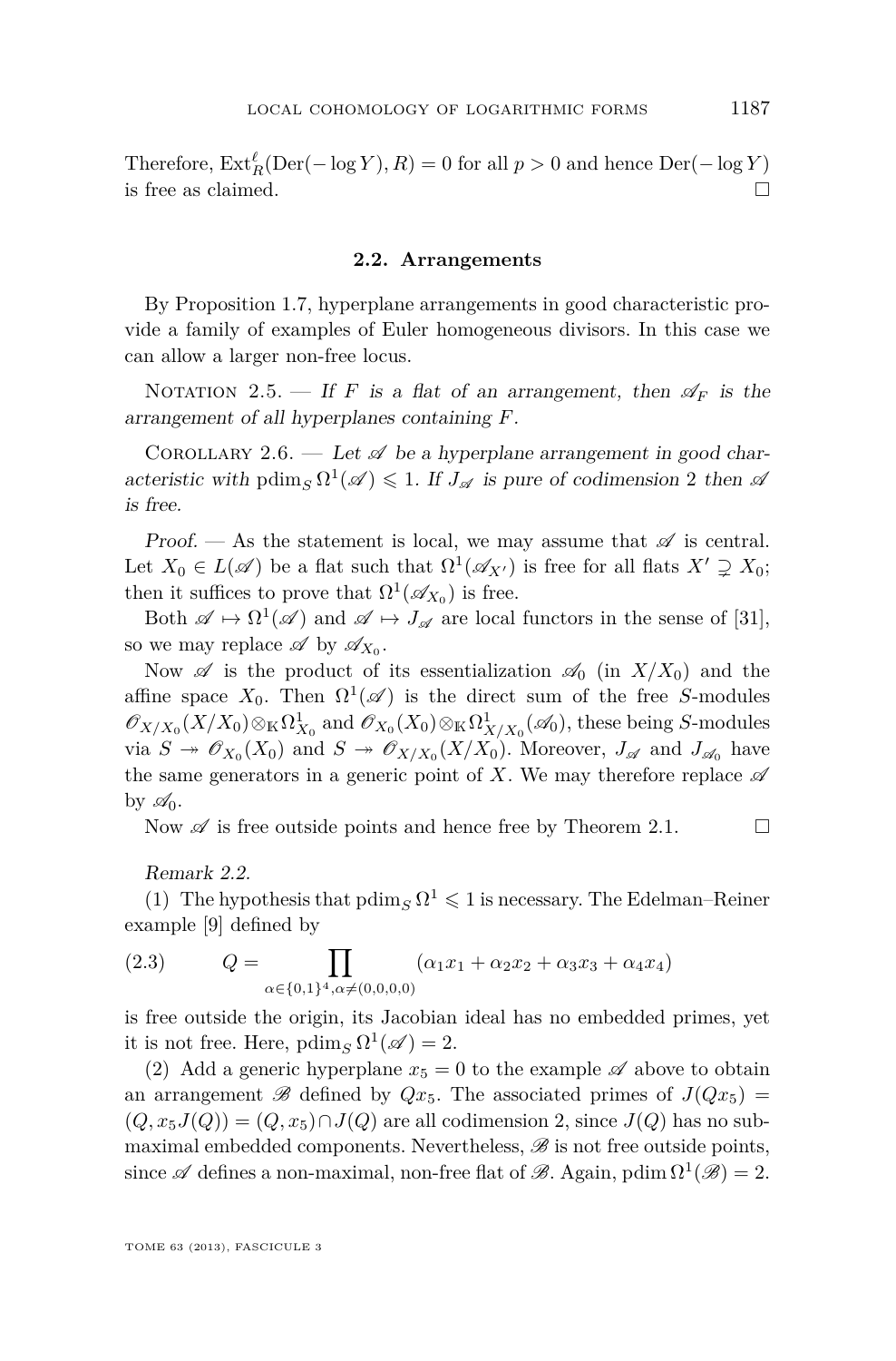(3) One way of reading (the proof of) Corollary [2.6](#page-11-0) is: "if  $\operatorname{pdim}_S \Omega^1(\mathscr{A})$ 1 then the top-dimensional non-free flats of  $\mathscr A$  are the minimal embedded primes of  $J_{\mathscr{A}}$ ."

(4) Let  $\mathscr A$  be of rank three. Then  $\mathscr A$  is free outside points and  $\operatorname{pdim}_S \Omega^1 \leq 1$  due to reflexivity. Thus, in this case Theorem [2.1](#page-10-0) becomes the well-known statement " $\mathscr A$  is free if and only if  $J_{\mathscr A}$  has no embedded primes."

(5) The hypothesis that  $J_{\mathscr{A}}$  has no embedded primes is necessary. Generic arrangements of  $n > \ell$  hyperplanes are free outside points. If  $\ell \geq 3$ , they have  $\operatorname{pdim}_S \Omega^1(\mathscr{A}) = 1$  by [\[39,](#page-27-0) Cor. 7.7], so they are not free.

Remark  $2.7.$  — In [\[22\]](#page-26-0), Proposition 2.10 and 2.7, it is shown that if  $\dim X \geqslant p-1$  then freeness of  $D^p_{\varphi}$  $\mathcal{A}_{\mathcal{A}_X}^p$  is equivalent to freeness of  $\mathcal{A}_X$ .

#### **2.3. Analytic divisors**

We aim for a generalization of Corollary [2.6](#page-11-0) to more general divisors. For the desired analogue of the stratification by flats of an arrangement we need to move to the analytic category. So let  $X$  be a complex  $\ell$ -dimensional analytic manifold.

The stratification by flats for arrangements is a special case of the logarithmic stratification  ${Y_\alpha}$  along *Y* introduced by K. Saito [\[27,](#page-26-0) §3]. It is uniquely characterized by the following properties [\[27,](#page-26-0) Lemma 3.2]:

- (1) Each stratum  $Y_\alpha$  is a smooth connected immersed submanifold of *X*, and *X* is their disjoint union.
- (2) If  $x \in Y_\alpha$  then the tangent space  $T_{Y_\alpha,x}$  coincides with the space  $Der(-\log Y)_x$  of logarithmic vector fields evaluated at *x*.
- (3) If  $Y_\alpha$  meets the closure of  $Y_\beta$  in X with  $\alpha \neq \beta$  then  $Y_\alpha$  is in the boundary of *Yβ*.

Note that *Y*,  $X \setminus Y$ , and  $\text{Sing}(Y)$  are (unions of) logarithmic strata. The term "logarithmic stratification" is a misnomer as it is not locally finite in general.

Example 2.8 ([\[4,](#page-25-0) Rem. 4.2.4]). — Each point on the *z*-axis is a logarithmic stratum of the free divisor  $Y = (xy(x + y)(x + zy))$ .

Definition 2.9 ([\[27,](#page-26-0) Def. 3.8]). — The divisor *Y* is called holonomic (at  $x \in X$ ), if its logarithmic stratification is locally finite (at x). For free *Y* , holonomicity is also referred to as Koszul freeness.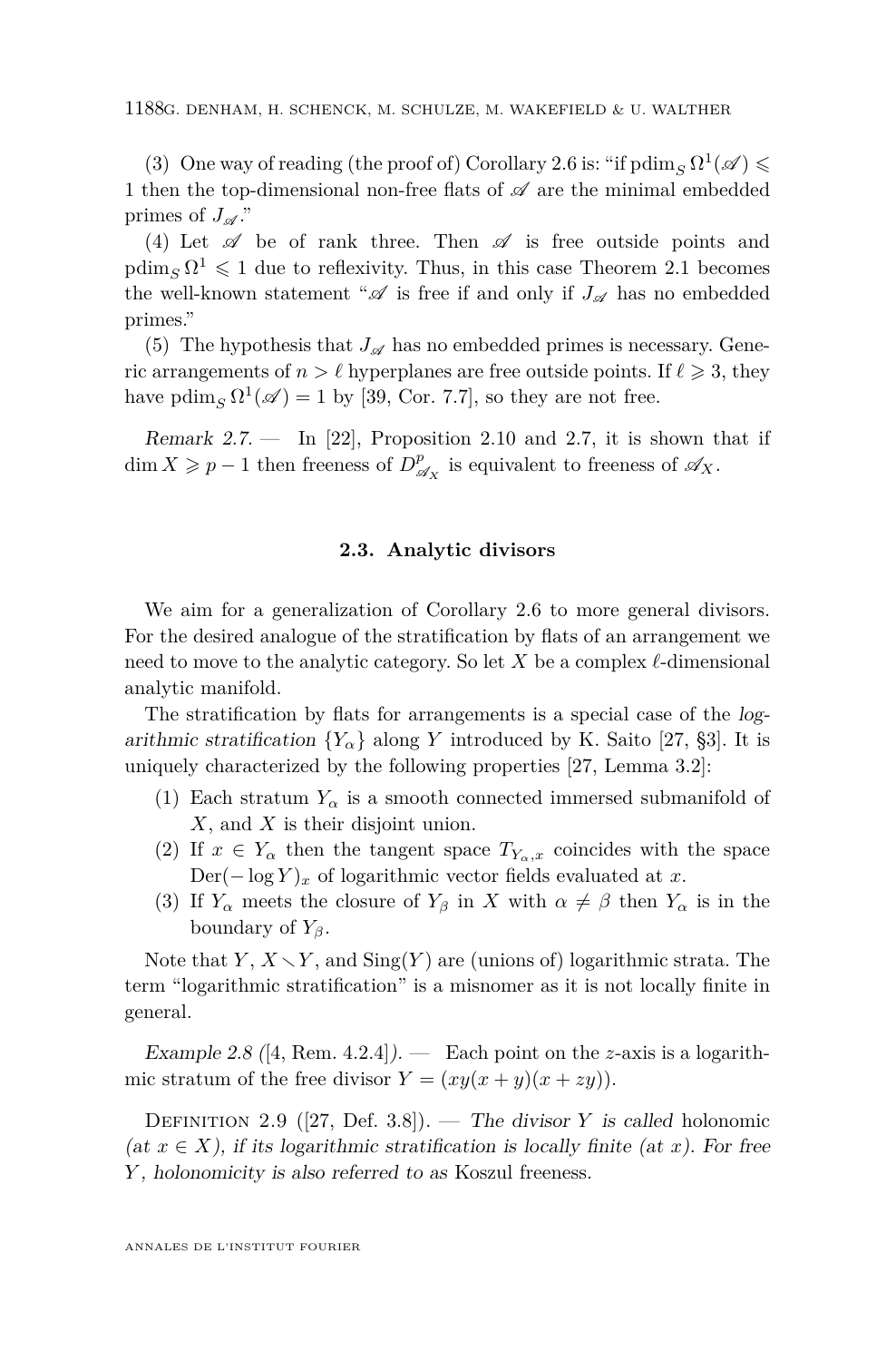<span id="page-13-0"></span>By [\[27,](#page-26-0) (3.10.i),(3.13.(ii)], if *Y* is holonomic at  $x \in Y_\alpha$  then the manifold topology of  $Y_\alpha$  is the induced topology from *X* near *x*; this can fail in general.

Saito introduced the logarithmic characteristic variety  $L_Y(\log Y) \subset T_X^*$ , defined by the symbols of  $Der(-\log Y)$  with respect to the order filtration  $F_{\bullet}$  on  $\mathscr{D}_X$ . He showed that holonomicity is (locally) equivalent to  $L_Y(-\log Y)$  having minimal dimension  $\ell$  [\[27,](#page-26-0) (3.18)]. In particular, Saito's holonomicity implies that  $M^{\log Y} = \mathscr{D}_X/\mathscr{D}_X \cdot \mathrm{Der}(-\log Y)$  is a holonomic *D*-module in the sense of Kashiwara. This implication cannot be reversed, as we were informed by F. Castro Jiménez:

Example 2.10. — The divisor *Y* given by  $(xz+y)(x^4+y^5+xy^4)$  is not holonomic in the sense of Saito, but  $M^{\log Y}$  is a holonomic *D*-module.

By [\[27,](#page-26-0) (3.6)], the logarithmic stratification provides us with the local product structures that we used in the proof of Corollary [2.6:](#page-11-0)

PROPOSITION 2.11. — Let  $x \in Y_\alpha$  and set  $m = \dim Y_\alpha$ . On small neighborhoods *U* of *x*,  $Y \cap U \subseteq U$  is defined by some *f* such that  $f(z) =$ *f*(*z*<sub>1</sub>*, . . . , z*<sub>*l*</sub>−*m*, 0*, . . .* , 0) and  $Y_\alpha \cap U_x = \{z_1 = \cdots = z_{\ell-m} = 0\}$  for some coordinate system  $z_1, \ldots, z_\ell$  on *U*. In other words, there is an isomorphism of pairs of germs

(2.4) 
$$
(Y_x, X_x) \cong (Y'_0, \mathbb{C}_0^{\ell-m}) \times (Y_{\alpha,x}, Y_{\alpha,x}), \quad Y_{\alpha,x} \cong \mathbb{C}_0^m.
$$

This isomorphism identifies the logarithmic stratifications of  $Y_x$  and  $Y'_0$ .

By connectedness of the strata this implies in particular:

COROLLARY 2.12. — Freeness of *Y* at  $x \in Y_\alpha$  is a property of  $Y_\alpha$ .

There is a similar corollary for holonomicity, and the notion of a holo-nomic stratum, but we do not need it (see [\[27,](#page-26-0) (3.10) Prop. i)]).

DEFINITION 2.13. — We call  $Y_\alpha$  a free stratum if *Y* is free at some  $x \in Y_\alpha$ .

Euler homogeneity does not descend in general to factors in a product; in fact, products with analytic affine spaces are always Euler homogeneous.

Example 2.14. — Let  $Y = Y' \times \mathbb{A}_{\mathbb{C}}^1$  with  $Y' = (f(x)) \subseteq \mathbb{A}_{\mathbb{C}}^{\ell-1}$ . Then  $e^y \cdot f(x)$  is a defining equation for *Y* and  $\chi = \frac{\partial}{\partial y}$  is an Euler vector field for *Y*. So *Y* is Euler homogeneous. However, choosing  $Y'$  with an isolated non-quasihomogeneous singularity, it is not Euler homogeneous by Saito's theorem [\[26\]](#page-26-0).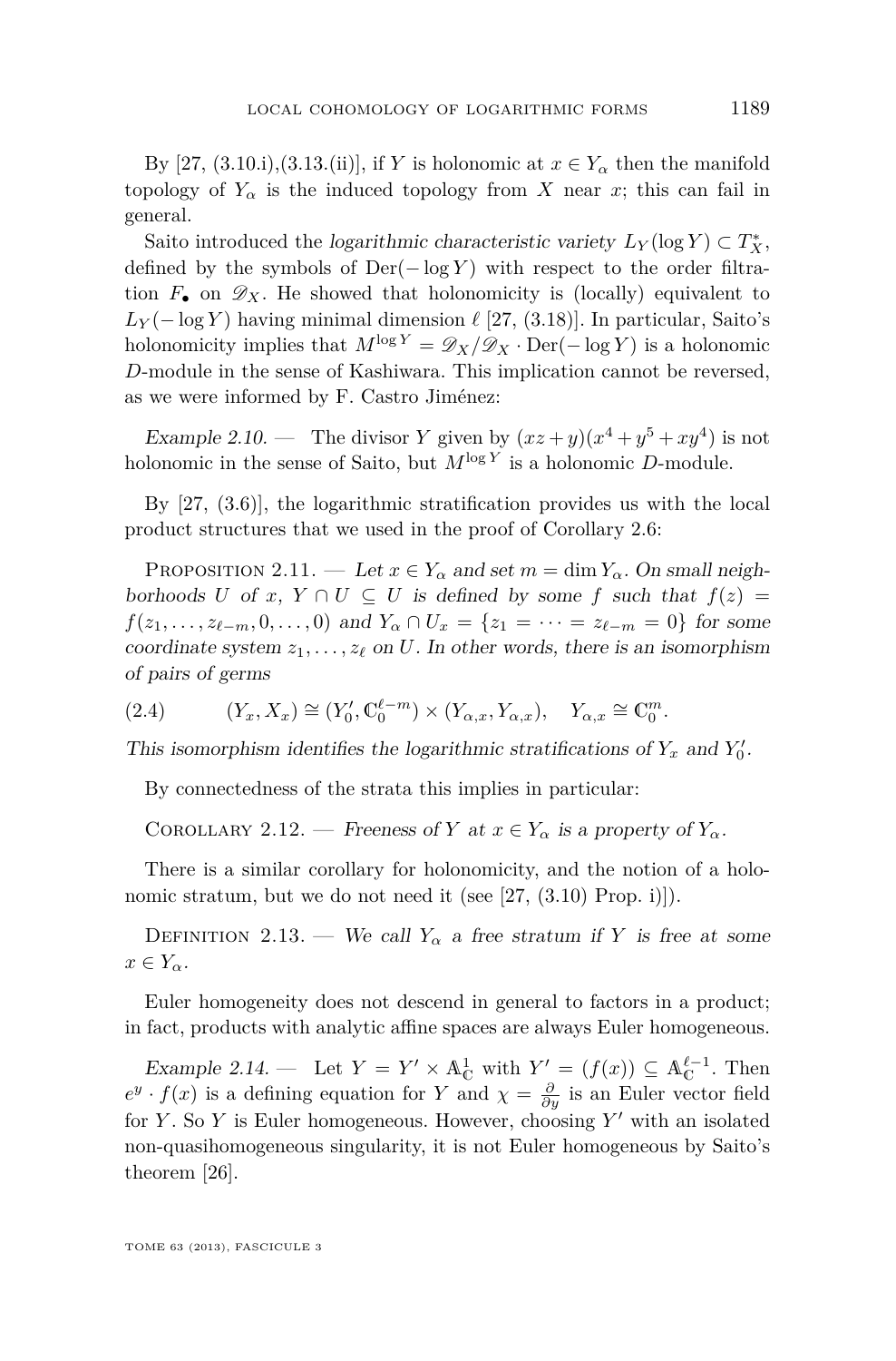<span id="page-14-0"></span>1190G. DENHAM, H. SCHENCK, M. SCHULZE, M. WAKEFIELD & U. WALTHER

We need the following stronger version of Euler homogeneity which is well-known in the context of the Logarithmic Comparison Theorem for free divisors (see [\[5,](#page-25-0) Conj. 1.4] and, for example, [\[13,](#page-25-0) [12,](#page-25-0) [14\]](#page-25-0)).

DEFINITION 2.15. — The divisor *Y* is called strongly Euler homogeneous if it admits, at each point  $x \in X$ , an Euler vector field vanishing at *x*.

By  $[13, \text{ Lem. } 3.2]$  $[13, \text{ Lem. } 3.2]$ , strong Euler homogeneity for *Y* and *Y'* in  $(2.4)$  are equivalent.

THEOREM 2.3. — Let Y be a strongly Euler homogeneous and holonomic divisor in a complex manifold *X* such that  $\text{pdim}_{\mathscr{O}_x} \Omega^1(\log Y)_x \leq 1$ for all  $x \in X$ . Then *Y* is free if *Z* is of pure of codimension 2 in *X*.

Proof. — We proceed along the lines of the proof of Corollary [2.6.](#page-11-0)

Let  $Y_\alpha$  be a stratum such that all strata  $Y_\beta$  containing  $Y_\alpha$  in their closure are free. To show that  $Y_\alpha$  is free, we may replace  $Z \subset Y \subset X$  by their germs at  $x \in Z$  and work over  $R = \mathscr{O}_x$ .

Using Proposition [2.11,](#page-13-0) we may replace  $Y$  by  $Y'$  in [\(2.4\)](#page-13-0), and hence assume that *Y* is free outside points. Here we use that strong Euler ho-mogeneity is preserved by [\[13,](#page-25-0) Lem. 3.2], freeness and  $\operatorname{pdim}_R \Omega^1(\log Y)$  are preserved by [\[6,](#page-25-0) Lem. 2.2.(iv)], and  $Z = Z' \times Y_{\alpha,x}$  where  $Z'$  is the Jacobian scheme of  $Y'$  in  $(2.4)$ .

Finally, we apply Theorem [2.1](#page-10-0) whose proof works also in the analytic setup. Thus,  $Y_\alpha$  is free and the claim then follows by descending induction on dim  $Y_\alpha$ .

#### **3. Homological properties of logarithmic forms**

The previous section highlights the importance of the condition  $\operatorname{pdim}_{\mathscr{O}} \Omega^1(\log Y) \leq 1$ . The results in the present section come from an attempt to understand what can be rescued if this hypothesis on  $\operatorname{pdim}_{\mathscr{O}} \Omega^1(\log Y)$  is false or unknown. Specifically, we are interested in the difference between  $\Omega^p(\log Y)$  and  $\bigwedge^p \Omega^1(\log Y)$ . Recall that  $M^{\vee}$  $Hom_R(M, R)$  for any module.

CONVENTION 3.1. — Throughout this section we assume that, if  $\mathscr A$  is an arrangement of rank  $\ell$  over a field K, then char K is either zero, or both good (Definition [1.8\)](#page-7-0) and at least  $\ell$ .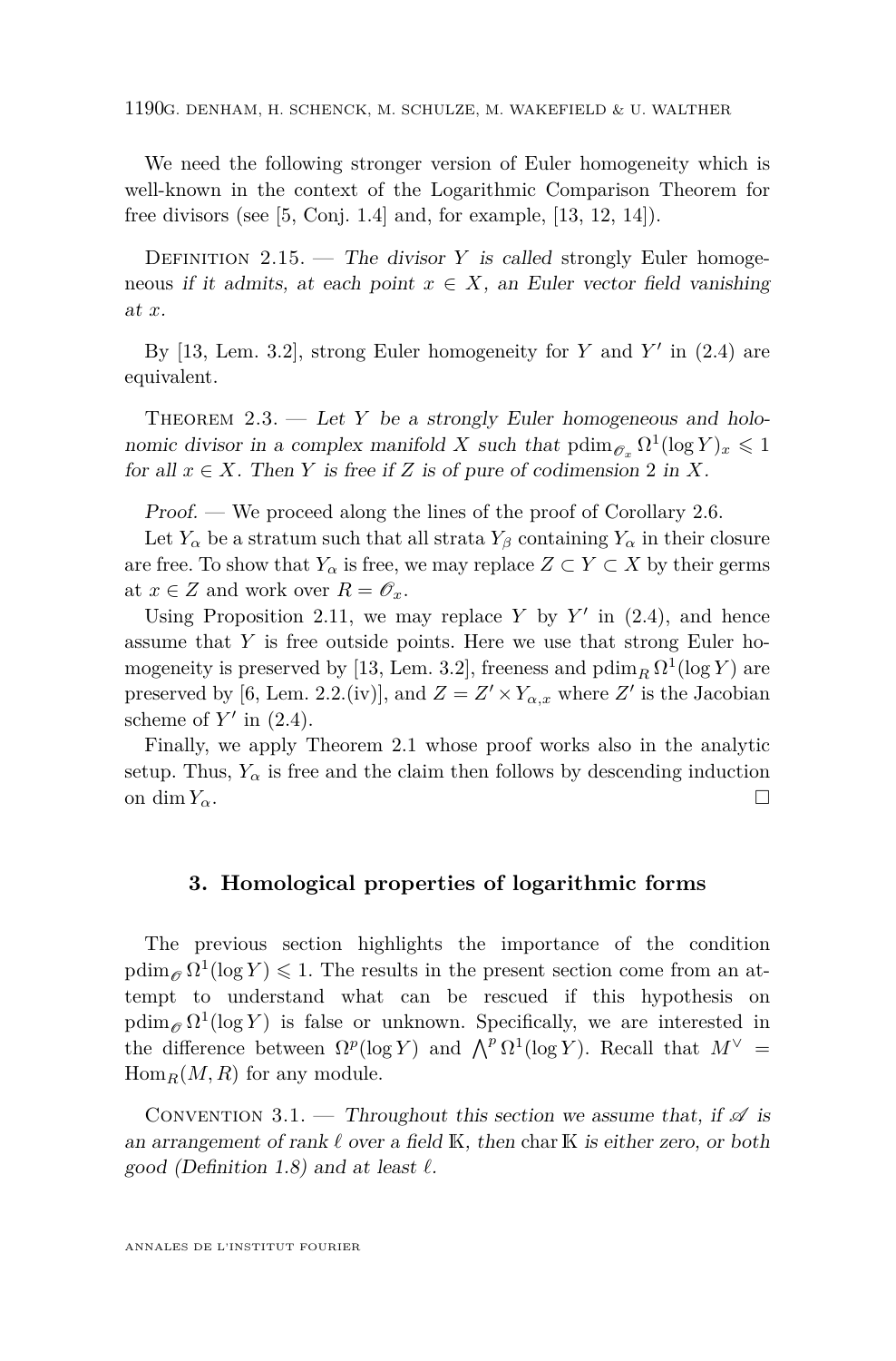#### **3.1. Higher forms as exterior products**

The exterior product gives a short exact sequence

(3.1) 
$$
\bigwedge^p \Omega^1(\log Y) \xrightarrow{j_p} \Omega^p(\log Y) \longrightarrow E_Y^p := \frac{\Omega^p(\log Y)}{\bigwedge^p \Omega^1(\log Y)} \longrightarrow 0.
$$

Saito [\[27\]](#page-26-0) showed that in all free points of  $Y$ ,  $j_p$  is an isomorphism for all  $p$ ; see also [\[8,](#page-25-0) formula  $(2.3)$ ]. In general, one knows from [8, Prop. 2.2] that  $\Omega^p(\log Y)$  is the reflexive hull  $(\bigwedge^p \Omega^1(\log Y))^{\vee \vee}$  of  $\bigwedge^p \Omega^1(\log Y)$ .

Given some information about the codimension of the non-free locus, it is possible to say more. Mustaţa and Schenck prove the following for arrangements in [\[22\]](#page-26-0):

THEOREM 3.1. — Let  $\mathscr A$  be free outside points and  $\operatorname{pdim}_S \Omega^1(\mathscr A) = 1$ . Then, for  $0 \leq p \leq \ell - 2$ ,  $j_p$  in (3.1) is an isomorphism and pdim<sub>S</sub>  $\Omega^p(\mathscr{A}) = p$ . Moreover,  $\operatorname{pdim}_S \Omega^{\ell-1}(\mathscr{A}) = \ell - 2$ .

Example 3.2. — The rank-4 arrangement  $\mathscr A$  of [\[7,](#page-25-0) Example 5.3] is free outside points and  $\operatorname{pdim}_S \Omega^1(\mathscr{A}) = 2$ . Further calculation shows that the inclusion  $\bigwedge^2 \Omega^1(\mathscr{A}) \longrightarrow \Omega^2(\mathscr{A})$  is not an isomorphism.

DEFINITION 3.3. — For  $k \in \mathbb{N}$ , we call the divisor *Y* k-tame if  $\text{pdim}_{\mathscr{O}_{X,x}} \Omega^p(\log Y)_x \leqslant p \text{ for all } x \in X \text{ and all } 0 \leqslant p \leqslant k.$ 

In particular, by Theorem 3.1, an arrangement free outside points is tame if and only if it is 1-tame. Denham and Schulze in [\[8,](#page-25-0) Prop. 2.9] give the following variation:

THEOREM 3.2. — If the codimension of the non-free locus of  $\mathscr A$  is greater than *k* and  $\mathscr A$  is  $(k-1)$ -tame, then the map  $j_p$  of  $(3.1)$  is an isomorphism for  $0 \leqslant p < k$ .

As a matter of fact, inspection of the proof of [\[8,](#page-25-0) Prop. 2.9] reveals that A need not be an arrangement but can be an arbitrary (*k*−1)-tame divisor with non-free locus of codimension  $k + 1$  or more.

Problem 3.4. — Describe in general the modules  $E_Y^p$ , or at least their vanishing.

We now prepare the way for a different strengthening (Corollary [3.9](#page-18-0) below) of Theorem 3.1, this time relaxing the 1-tameness condition while adhering to the case of divisors free outside points. We first prove general statements on reflexive modules with zero-dimensional non-free locus; these involve the following technical definitions. The first definition can be found for instance in [\[16\]](#page-26-0).

TOME 63 (2013), FASCICULE 3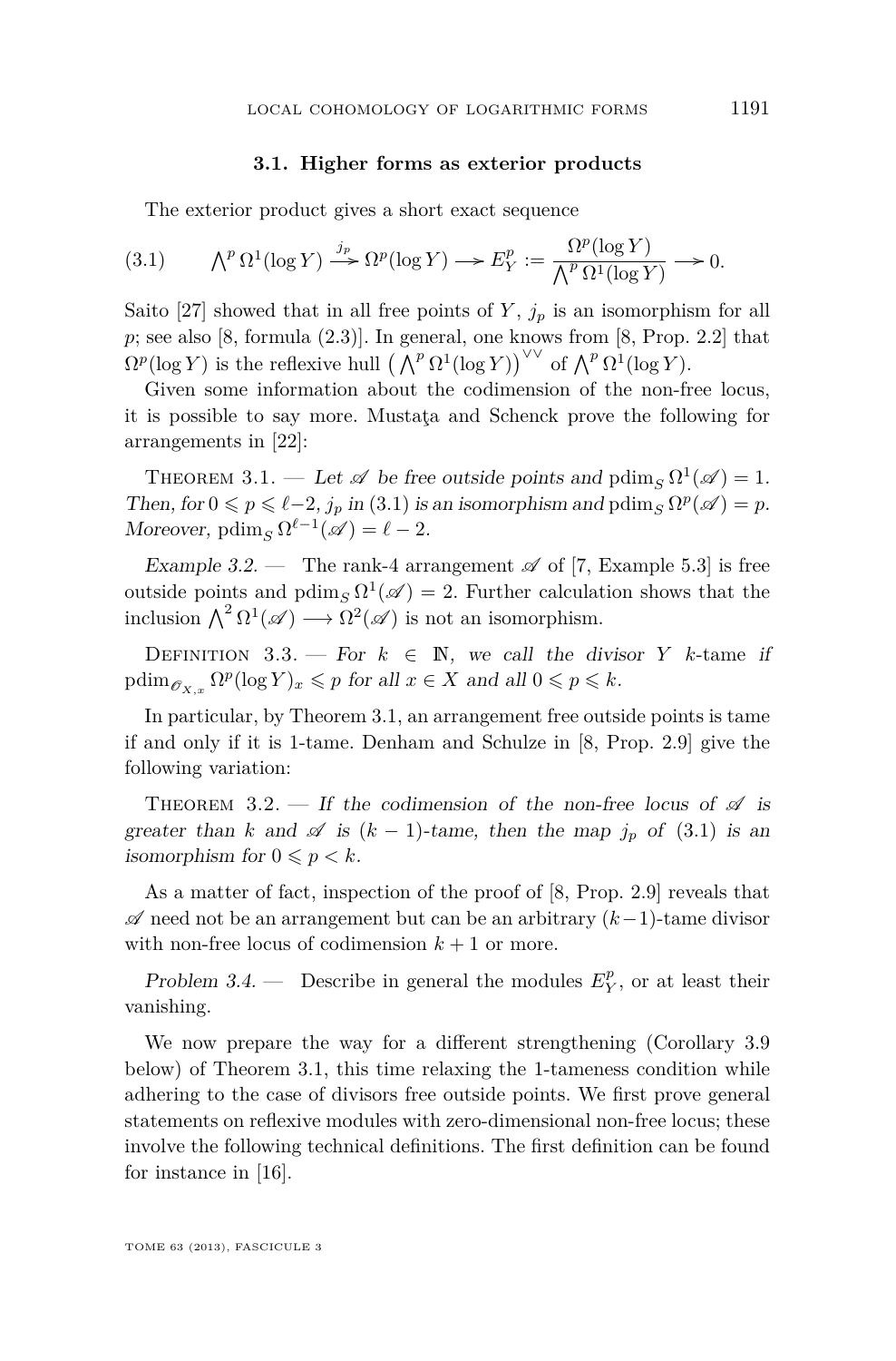1192G. DENHAM, H. SCHENCK, M. SCHULZE, M. WAKEFIELD & U. WALTHER

DEFINITION 3.5. — An *R*-module *M* is an *r*-syzygy (of *N*) if there is an exact sequence

$$
0 \longrightarrow M \longrightarrow P_r \longrightarrow \dots \longrightarrow P_1(\longrightarrow N \longrightarrow 0)
$$

where each  $P_i$  is  $R$ -projective. On the other hand,  $M$  is  $k$ -torsion free if every *R*-regular sequence of length  $\leq k$  is also *M*-regular.

Being an *r*-syzygy implies *r*-torsion freeness. The two notions are equivalent, if  $\operatorname{pdim}_R M < \infty$  (see [\[17,](#page-26-0) p.2]). The next definition is due to Auslander [\[19\]](#page-26-0):

DEFINITION 3.6. — An *R*-module *M* is *p*-spherical if  $\text{pdim}_R M \leqslant p$  and  $\text{Ext}_{R}^{i}(M, R) = 0$  for  $1 \leqslant i \leqslant p - 1$ .

For example, *R/I* is *p*-spherical if and only if *I* is Cohen-Macaulay of codimension *p*.

PROPOSITION 3.7. — Let R be an  $\ell$ -dimensional regular ring. Let M be a finitely generated reflexive non-free *R*-module with *c*-dimensional nonfree locus, of projective dimension  $d = \text{pdim}_R M$ . Then

(3.2) pdim<sub>*R*</sub>  $M + \text{pdim}_R M^{\vee} \geq \ell - 1 - c$ .

In case of equality, *M* and  $M^{\vee}$  are *d*- and  $(\ell - d - 1 - c)$ -spherical, respectively.

Proof. — We apply the spectral sequence of Remark [2.3,](#page-9-0) using our additional hypotheses. Since  $\text{Ext}_{R}^{q}(M, R)$  is Noetherian and supported for  $q > 0$ only in dimension at most *c*, then  $E_{p,q}^2 = 0$  unless  $q = 0$  or  $p \leq c - \ell$ . Since *M* is reflexive,  $E_{0,0}^2$  is the abutment *M*. So  $E_{\infty}^{p,q} = 0$  unless  $p = q = 0$ . Of course,  $E_2^{p,q} = 0$  for  $q > d$ . Now suppose  $\text{pdim}(M^{\vee}) = a > 0$ , so  $E_2^{-a,0} \neq 0$ . Then all differentials  $d_k^{-a,0}$  out of  $E_k^{-a,0}$  end in  $E_k^{-a-k,k-1}$ . These target modules are only nonzero if  $k - 1 \le d$  and simultaneously  $-a - k \le c - \ell$ . Summing, the targets are zero unless (at minimum)  $-a-1 \leqslant c-\ell+d$ , i.e.  $\ell - c - d - 1 \leqslant a.$  It follows that  $a < \ell - c - d - 1$  is impossible since it would imply  $E^{-a,0}_{\infty} \neq 0$  which we know to be false.

Suppose now that  $a + d = \ell - c - 1$ . Then the argument above shows that  $0 = E_{\infty}^{-i,0} = E_2^{-i,0}$  for all  $a > i > 0$ . Hence  $M^{\vee}$  is spherical. By symmetry, the same holds for *M*.

Indeed, one obtains in this case a duality:

$$
\operatorname{Ext}^a_R(M^\vee, R) = E^2_{a,0} \cong E^2_{c-\ell,d} = \operatorname{Ext}^{\ell-c}_R(\operatorname{Ext}^d_R(M,R), R).
$$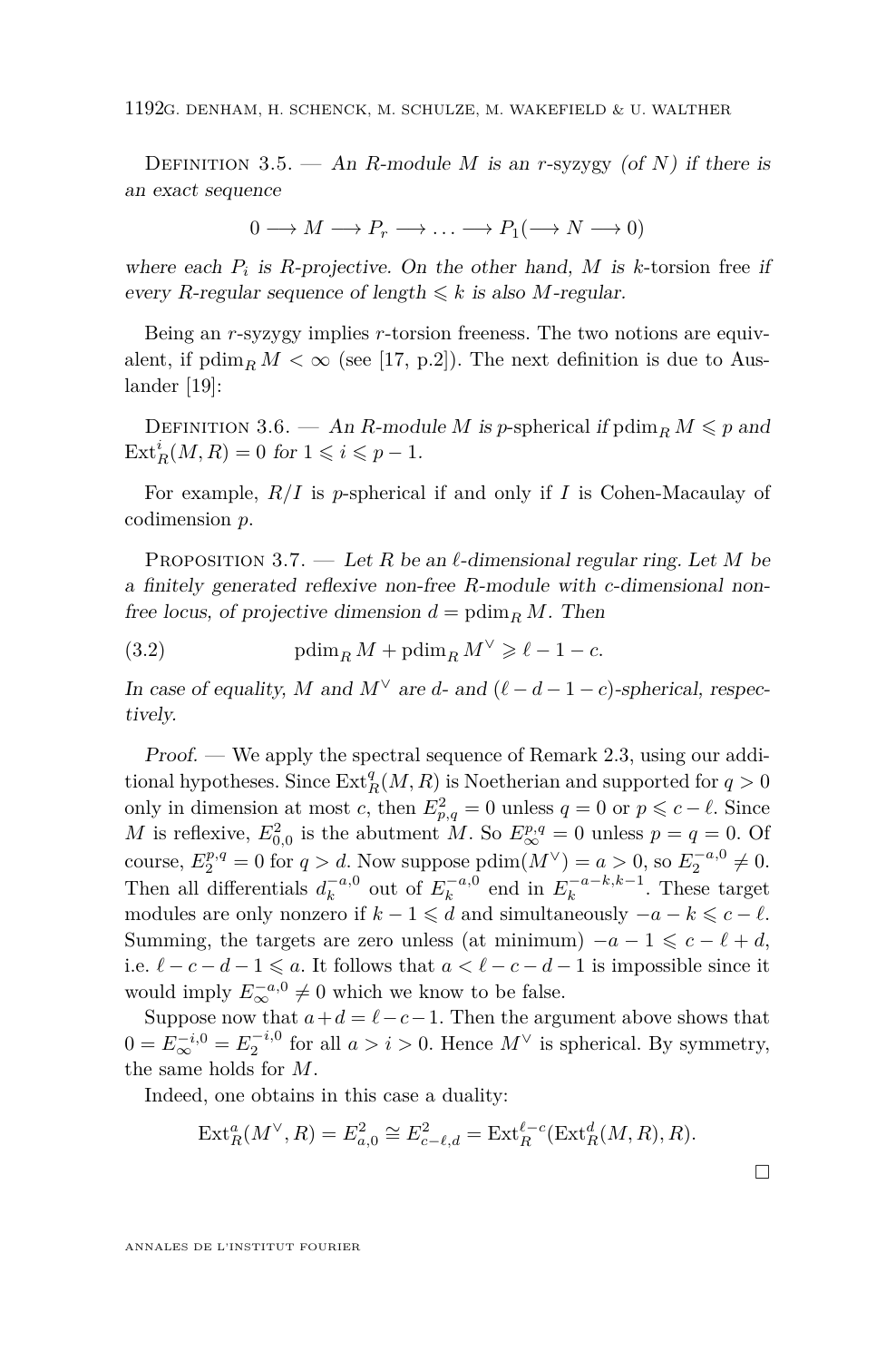<span id="page-17-0"></span>A special case of the above proposition is worth singling out. Suppose that *M* is a reflexive *R*-module of projective dimension *d*, with a zerodimensional non-free locus. Then

(3.3) 
$$
\text{pdim}_R M + \text{pdim}_R M^{\vee} \geqslant \ell - 1,
$$

and in the case of equality, *M* and  $M^{\vee}$  are *d*- and  $(\ell - d - 1)$ -spherical, respectively. A partial converse is the following.

PROPOSITION 3.8. — Let R be a regular ring of dimension  $\ell$ . Let M be a *d*-spherical *R*-module with zero-dimensional non-free locus, where 0 *< d < l*. Then *M* is reflexive and *M*<sup>∨</sup> is  $(ℓ − d − 1)$ -spherical with zero-dimensional non-free locus. Moreover, *M* and  $M^{\vee}$  are  $(\ell - d)$ - and  $(d + 1)$ -syzygies, respectively.

Proof. — By hypothesis, M has a projective resolution of length 
$$
d > 0
$$
,

$$
(3.4) \qquad 0 \longleftarrow M \longleftarrow F_0 \longleftarrow F_1 \longleftarrow \cdots \longleftarrow F_d \longleftarrow 0.
$$

Since  $\text{Ext}^i_R(M, R) = 0$  for  $0 < i < d$  by hypothesis, dualizing gives an exact complex

$$
0 \longrightarrow M^{\vee} \longrightarrow F_0^{\vee} \longrightarrow \cdots \longrightarrow F_d^{\vee} \longrightarrow \text{Ext}^d_R(M,R) \longrightarrow 0.
$$

In particular,  $M^{\vee}$  is a  $(d+1)$ -syzygy. By regularity of  $R$ ,  $\text{pdim}_{R} \operatorname{Ext}^{d}_{R}(M,R)$  $\leq \ell$ , so this complex extends to a projective resolution (3.5)

$$
0 \to G_{\ell-d-1} \to \cdots \to G_0 \xrightarrow{\qquad \qquad} F_0^{\vee} \to \cdots \to F_d^{\vee} \to \operatorname{Ext}_R^d(M,R) \to 0,
$$
\n
$$
M^{\vee}
$$
\n
$$
0
$$

and hence  $\text{pdim}_R M^\vee \leq \ell - d - 1$ . Since *M* has zero-dimensional non-free locus,  $\text{Ext}_{R}^{d}(M, R)$  is supported only at maximal ideals, and hence

$$
\operatorname{Ext}^i_R(\operatorname{Ext}^d_R(M,R),R) = 0, \quad \text{for } i \neq \ell.
$$

Thus, dualizing (3.5) and comparing with (3.4) proves reflexivity of *M*. By décalage, (3.5) also shows that  $\text{Ext}^i_R(M^{\vee}, R) = 0$  except for  $i = 0$  and  $i = \ell - d - 1$ , so  $M^{\vee}$  is  $(\ell - d - 1)$ -spherical. By localization, it clearly has a zero-dimensional non-free locus. Then *M*<sup>∨</sup> satisfies the original hypotheses and so *M* is an  $(\ell - d)$ -syzygy.

For convenience, we now state a result of Lebelt [\[16,](#page-26-0) Satz 1].

TOME 63 (2013), FASCICULE 3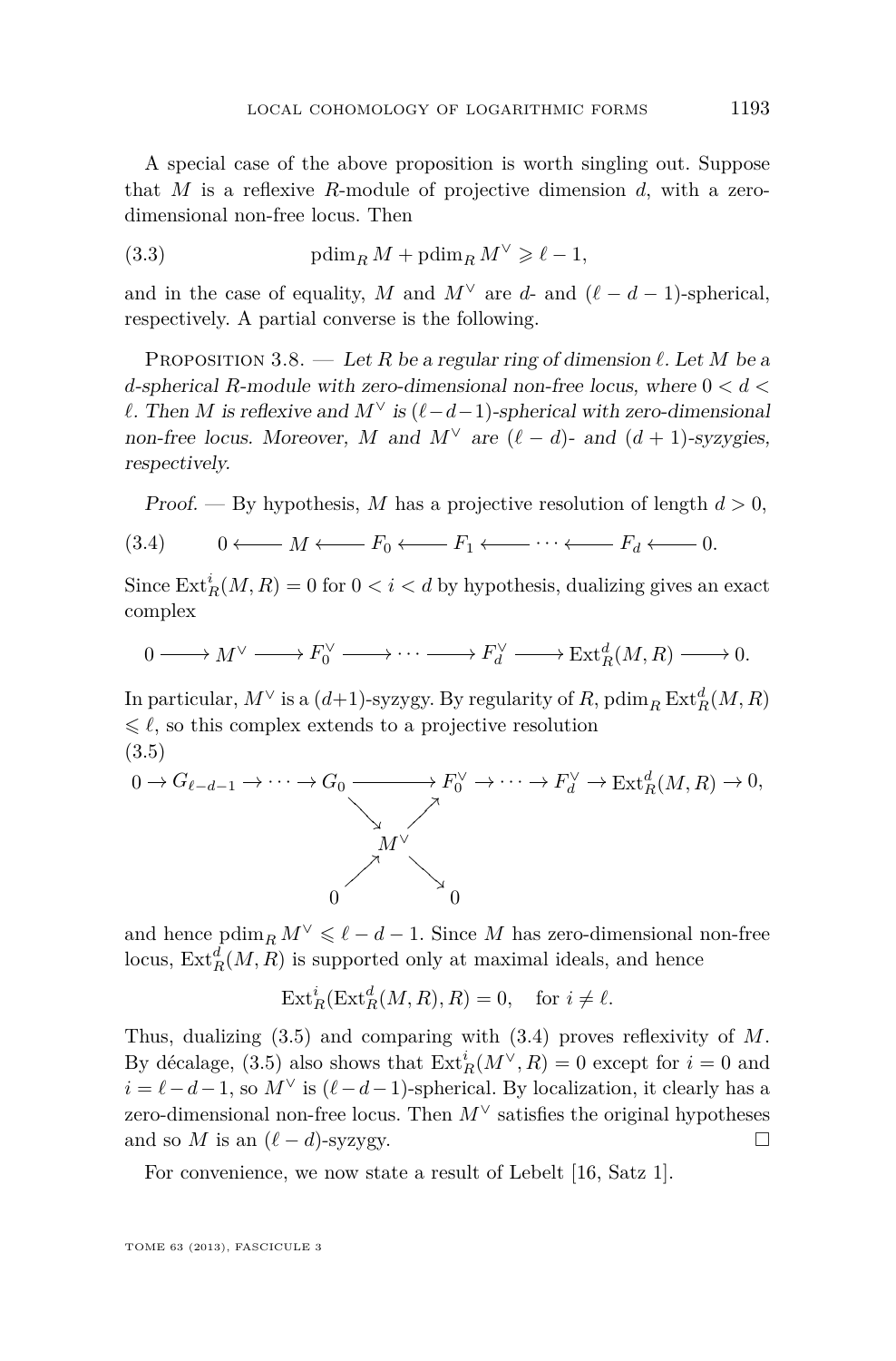<span id="page-18-0"></span>THEOREM 3.3. — Let  $1 \leqslant p \in \mathbb{N}$  and assume that the (not necessarily regular) ring *R* contains a field K with  $p < \text{char } K$  or  $\text{char } K = 0$ . If *M* is an *R*-module with pdim<sub>*R*</sub>  $M = d < \infty$  that is  $(d(p-1) + k)$ -torsion free for some  $k \geq 0$ , then  $\bigwedge^p M$  is *k*-torsion free and  $\text{pdim}_R \bigwedge^p M \leqslant pd$ .

In the graded case, this last inequality becomes an equality.

THEOREM 3.4. — Suppose R is a regular ring. Let M be a *d*-spherical *R*-module with zero-dimensional non-free locus. If  $\ell = \dim R \le \text{char } K$  or char  $K = 0$  then  $\bigwedge^p M$  is reflexive for all p such that  $pd < \ell - 1$ .

Proof. — We assume  $pd < \ell-1$ , which is equivalent to  $d(p-1)+2 \leq \ell-d$ . Since *M* is *d*-spherical,  $d = \text{pdim}_R M$ . By Proposition [3.8,](#page-17-0) *M* is  $(\ell - d)$ torsion free. By Theorem 3.3 above,  $\bigwedge^p M$  is 2-torsion free and

(3.6) 
$$
\text{pdim}_R \bigwedge^p M \leqslant pd < \ell - 1.
$$

Since  $\bigwedge^p M$  is a 2-syzygy, it is a submodule of a free module and thus contained in its reflexive hull  $M^p = ((\bigwedge^p M)^{\vee})^{\vee}$ . Of course,  $\text{pdim}_R M^p \leq$  $\ell - 2$ .

The short exact sequence

(3.7) 
$$
0 \longrightarrow \bigwedge^p M \longrightarrow M^p \longrightarrow E^p \longrightarrow 0
$$

implies via  $\text{Ext}^{\bullet}_R(-, R)$  that

$$
\operatorname{Ext}^{\ell}_R(E^p, R) = 0.
$$

On the other hand,  $M$  has zero-dimensional non-free locus, hence  $E^p$  is finite length and so  $\text{Ext}^q_R(E^p, R) = 0$  for  $q < \ell$ . It follows that  $E^p = 0$ , hence  $\bigwedge^p M \cong M^p$  by (3.7), which is reflexive by definition.

COROLLARY 3.9. — Let  $Y \subseteq X$  be a divisor in an  $\ell$ -dimensional complex manifold or smooth algebraic variety, or let  $Y = \mathscr{A}$  be a hyperplane arrangement in  $X = \mathbb{A}^{\ell}_{\mathbb{K}}$  with  $\ell \leq \text{char}\,\mathbb{K}$  or  $\text{char}\,\mathbb{K} = 0$ . Assume that Y is free outside points and that  $\Omega^1(\log Y)_x$  is *d*-spherical for all  $x \in X$ . Then  $\Omega^p(\log Y) = \bigwedge^p \Omega^1(\log Y)$  for  $pd < \ell - 1$ .

Remark 3.10. — Suppose *Y* is a homogeneous hypersurface in affine space. If *Y* is not a free divisor, a natural question is whether any of the modules  $\Omega^i(\log Y)$  can be free. In dimension three or less, this is impossible because of duality. In dimensions 4 and 5, the question boils down to asking whether  $\Omega^2(\log Y)$  can be free while  $\Omega^1(\log Y)$  is not. One sees this to be impossible as follows:  $\Omega^2(\log Y)$  decomposes into  $\Omega_0^1(\log Y) \oplus \Omega_0^2(\log Y)$ so that freeness of  $\Omega^2(\log Y)$  implies freeness of  $\Omega_0^1(\log Y)$  and hence of  $\Omega^1(\log Y)$ . Thus, the first open case appears for  $p = 3$  and  $\ell = 6$ .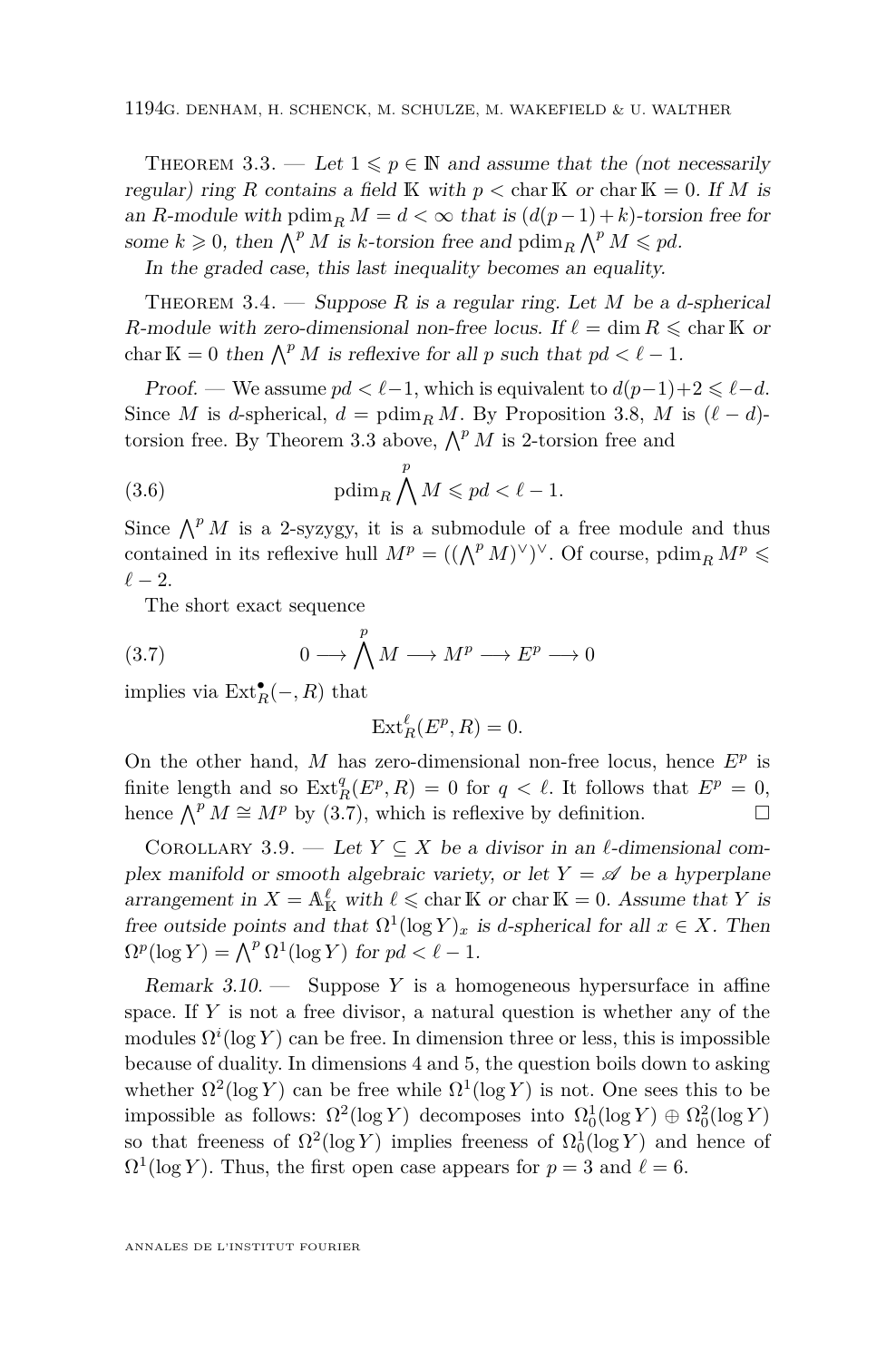#### **4. Generic arrangements**

<span id="page-19-0"></span>We consider here generic arrangements  $\mathscr A$ . Again, we assume that the characteristic of the base field is good (Definition [1.8\)](#page-7-0). The purpose of this section is to prove Theorem 4.1 below.

Recall from [\[8,](#page-25-0) Def. 2.4] that the module of relative differential *p*-forms along  $\mathscr A$  is the kernel  $\Omega_0^p(\mathscr A)$  of contraction with the Euler vector field  $\chi$ ,

$$
\chi\colon \Omega^p(\mathscr{A}) \longrightarrow \Omega^{p-1}(\mathscr{A}).
$$

These modules are non-zero only for  $0 \leq p \leq \ell - 1$ ; for  $p = 0$  and  $p = \ell - 1$ they are free of rank 1. By  $[8, (2.4)]$  $[8, (2.4)]$ , we can identify

$$
\Omega^p(\mathscr{A}) \cong \Omega_0^{p-1}(\mathscr{A}) \oplus \Omega_0^p(\mathscr{A}).
$$

So both tameness and being free outside points descends from  $\Omega^1(\mathscr{A})$  to  $\Omega_0^{\bullet}(\mathscr{A})$ . In particular,  $\Omega_0^p(\mathscr{A})$  has zero-dimensional non-free locus for  $0 < \infty$  $p < \ell - 1$  if  $\mathscr A$  is generic.

Recall also the module  $D_p^0(\mathscr{A}) = D_p(\mathscr{A})/\chi \wedge D_{p-1}(\mathscr{A})$  of relative logarithmic *p*-derivations along  $\mathscr A$  defined in [\[8,](#page-25-0) Def. 3.4], which has the analogous property

$$
D_p(\mathscr{A}) \cong D_{p-1}^0(\mathscr{A}) \oplus D_p^0(\mathscr{A}).
$$

By[\[8,](#page-25-0) Prop. 3.5],  $D_p^0(\mathscr{A})$  and  $\Omega_0^p(\mathscr{A})$  are mutually *S*-dual.

THEOREM  $4.1.$  — Let  $\mathscr A$  be a generic non-Boolean rank- $\ell$  arrangement. Then  $\Omega_0^p(\mathscr{A})$  is *p*-spherical, for  $0 < p < \ell - 1$ , and  $\text{Ext}_S^p(\Omega_0^p(\mathscr{A}), S)$  is Artinian of length  $\binom{n-1}{\ell}$  where  $n = |\mathscr{A}|$ .

The proof is by induction on *n*. We first establish some lemmas in order to proceed by means of a deletion-restriction argument.

DEFINITION 4.1. — For an arrangement  $\mathscr A$  and a hyperplane  $H \in \mathscr A$ we denote by  $\mathscr{A}'$  the arrangement  $\mathscr{A} \setminus \{H\}$  and by  $\mathscr{A}''$  the arrangement induced by  $\mathscr{A}'$  on  $H$ .

Now fix  $H \in \mathscr{A}$  with defining equation  $\alpha_H$ . From [\[23,](#page-26-0) Prop. 4.45] and Ziegler [\[39,](#page-27-0) Cor. 4.5], there are sequences of *S*-modules

(4.1) 
$$
0 \longrightarrow D(\mathscr{A})(-1) \xrightarrow{\alpha_H} D(\mathscr{A}) \longrightarrow D(\mathscr{A}) \longrightarrow 0,
$$

(4.2) 
$$
0 \longrightarrow \Omega^p(\mathscr{A})(-1) \xrightarrow{\alpha_H} \Omega^p(\mathscr{A}') \longrightarrow \Omega^p(\mathscr{A}'') - \longrightarrow 0,
$$

which are exact except possibly at  $D(\mathscr{A}'')$  and  $\Omega^p(\mathscr{A}')$ . Although Ziegler formulates this result only for  $p = 1$ , it holds true in general.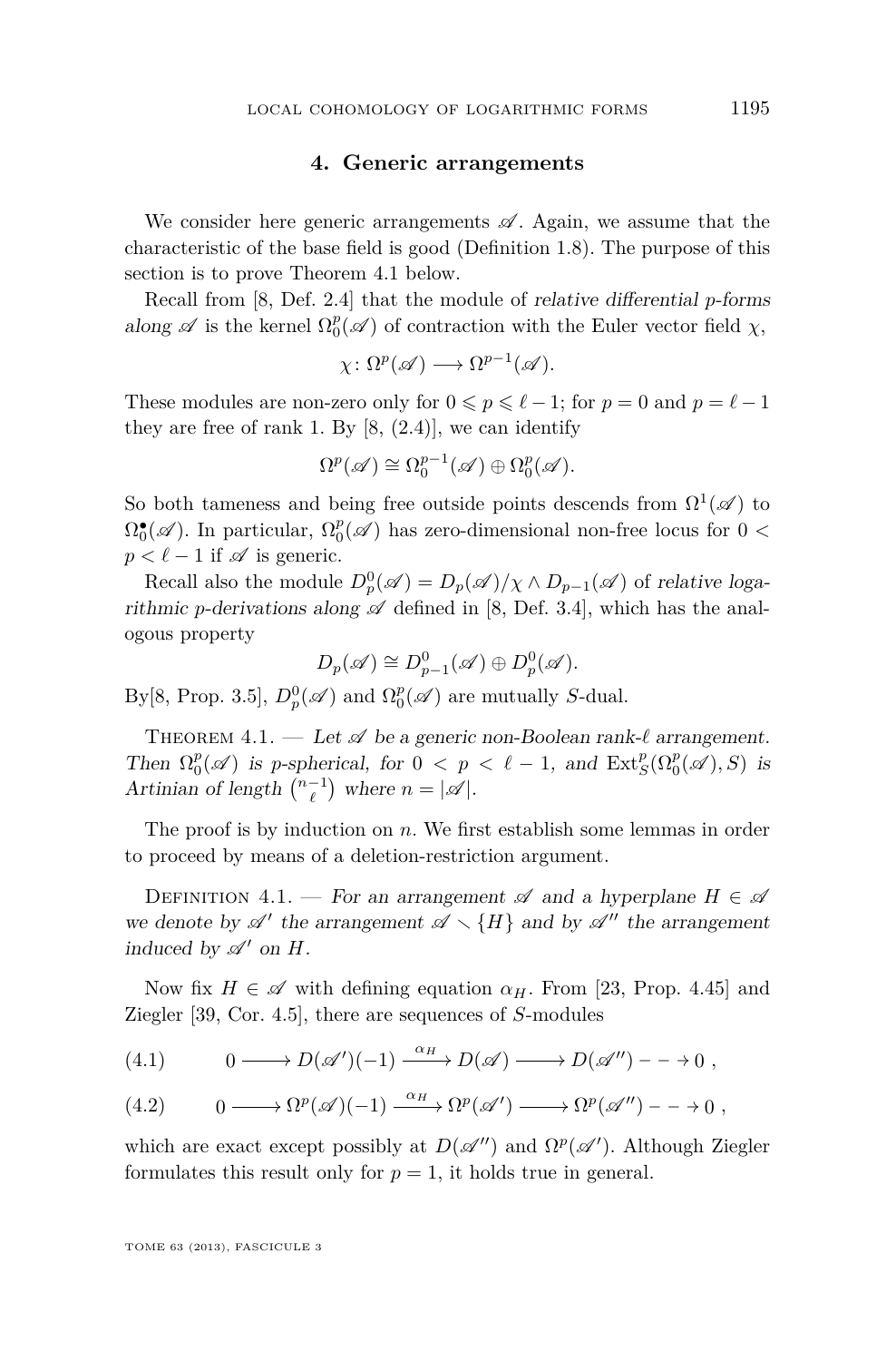<span id="page-20-0"></span>1196G. DENHAM, H. SCHENCK, M. SCHULZE, M. WAKEFIELD & U. WALTHER

LEMMA 4.2. — If  $\mathscr A$  is non-Boolean generic then there are short exact sequences

(4.3) 
$$
0 \longrightarrow D^{0}(\mathscr{A})(-1) \xrightarrow{\alpha_{H}} D^{0}(\mathscr{A}) \longrightarrow D^{0}(\mathscr{A}) \longrightarrow 0,
$$

(4.4)  $0 \longrightarrow \Omega_0^{\ell-2}(\mathscr{A}') \xrightarrow{\alpha_H} \Omega_0^{\ell-2}(\mathscr{A}) \longrightarrow \Omega_0^{\ell-3}(\mathscr{A}'') \longrightarrow 0.$ 

Proof. — By Wiens [\[35,](#page-26-0) Thm. 3.4], [\(4.1\)](#page-19-0) is exact at  $D(\mathscr{A}'')$ . By dividing out  $S_\chi$ , this proves exactness of the first sequence. Then the second sequence is obtained via the identification  $D^0(\mathscr{A}) = \Omega_0^{\ell-2}(\mathscr{A})(\ell - n)$  from  $[8, \text{Prop. } 3.7(3)].$  $[8, \text{Prop. } 3.7(3)].$ 

LEMMA 4.3. — Suppose  $\alpha$  is a non-zerodivisor in a ring R. If M is a module over  $R'' = R/R\alpha$ , then

(4.5) 
$$
\operatorname{Ext}^q_{R''}(M, R'') \cong \operatorname{Ext}^{q+1}_R(M, R)
$$

for  $q \ge 0$ , and  $\text{Ext}_{R}^{0}(M, R) = 0$ . If *R* is graded and  $\alpha$  homogeneous, the isomorphism becomes graded after twisting the left hand side by  $deg(\alpha)$ .

Proof. — As an *R*-module,  $R''$  has a free resolution

$$
0 \longrightarrow R \xrightarrow{\alpha} R \longrightarrow R'' \longrightarrow 0.
$$

So  $\text{Ext}_{R}^{q}(R'', R) = 0$  unless  $q = 1$ , in which case we get  $\text{Ext}_{R}^{1}(R'', R) = R''$ . The change-of-rings spectral sequence

$$
E_2^{p,q} = \text{Ext}^p_{R''}(M,\text{Ext}^q_R(R'',R)) \Rightarrow \text{Ext}^{p+q}_R(M,R)
$$

has only one nonzero row,  $q = 1$ , from which the result follows.

LEMMA 4.4. — If  $\mathscr A$  is generic non-Boolean of rank  $\ell \geq 4$  then there is a short exact sequence

$$
(4.6) \qquad 0 \longrightarrow \Omega_0^p(\mathscr{A})(-1) \xrightarrow{\alpha_H} \Omega_0^p(\mathscr{A}') \longrightarrow \Omega_0^p(\mathscr{A}'') \longrightarrow 0
$$

for  $0 \leqslant p \leqslant \ell - 3$ .

Proof. — We first establish the case  $p = 1$ . From Ziegler's presentation of  $\Omega^1(\mathscr{A})$  of a generic arrangement [\[39,](#page-27-0) Cor. 7.7], we have pdim<sub>S</sub>  $\Omega_0^1(\mathscr{A})$  =  $\operatorname{pdim}_S \Omega^1(\mathscr{A}) = 1$ . So  $\Omega^1_0(\mathscr{A})$  is 1-spherical with zero-dimensional non-free locus. It follows that its dual,  $D^0(\mathscr{A})$ , is  $(\ell-2)$ -spherical, by Proposition [3.8.](#page-17-0) Since  $\ell - 2 > 1$ , we have  $\text{Ext}_{R}^{1}(D^{0}(\mathscr{A}), R) = 0$ . By Lemma 4.3, we have

$$
Ext^1_R(D^0(\mathscr{A}''), R) = \text{Hom}_{R''}(D^0(\mathscr{A}''), R'')(1), \quad R'' = R/R\alpha_H.
$$

Recall that  $D_{\bullet}^{0}(\mathscr{A})$  and  $\Omega_{0}^{\bullet}(\mathscr{A})$  are mutually *R*-dual by [\[8,](#page-25-0) Prop. 3.5]. Lemma [4.5](#page-21-0) below gives exactness of  $(4.6)$  for  $p = 1$ .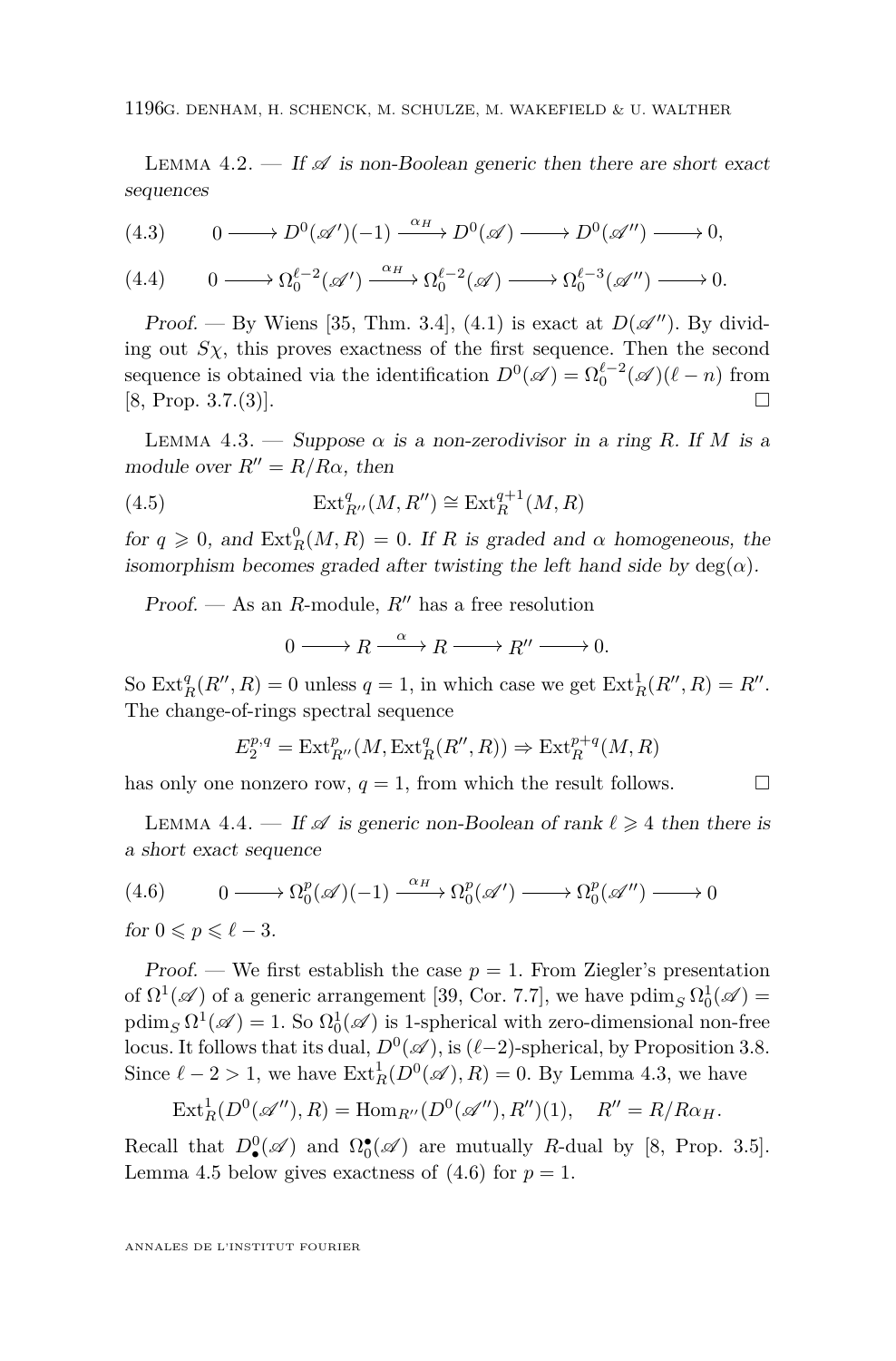<span id="page-21-0"></span>For general *p*, we proceed as follows. As both multiplication by  $\alpha_H$  and restriction to *H* commute with contraction against  $\chi$ , passing to the kernels of  $\chi$  in [\(4.2\)](#page-19-0) gives exactness of [\(4.6\)](#page-20-0), except at the right module.

Since  $\mathscr{A}'$  and  $\mathscr{A}''$  are again generic, they are both free outside points and tame. So we have  $\bigwedge^p \Omega_0^1(\mathscr{A}') \cong \Omega_0^p(\mathscr{A}')$  for  $p \leq \ell - 2$  and  $\bigwedge^p \Omega_0^1(\mathscr{A}'') \cong$  $\Omega_0^p(\mathscr{A}'')$  for  $p \leq \ell - 3$ , by [\[8,](#page-25-0) Prop. 2.9].

Now by surjectivity in case  $p = 1$  and right-exactness of  $\bigwedge^p$ , [\(4.6\)](#page-20-0) is exact on the right as well.

LEMMA 4.5. — The sequence [\(4.6\)](#page-20-0) for  $p = 1$  is obtained by dualizing [\(4.3\)](#page-20-0) and applying [\(4.5\)](#page-20-0) for  $M = D^0(\mathscr{A}'')$  and  $q = 0$ .

Proof. — Ignoring degrees and dropping 0-indices, we need to show that the restriction map  $\Omega^1(\mathscr{A}') \longrightarrow \Omega^1(\mathscr{A}'')$  from [\(4.2\)](#page-19-0) coincides with the composition of the connecting homomorphism

$$
\text{Hom}_S(D(\mathscr{A}'), S) \longrightarrow \text{Ext}^1_S(D(\mathscr{A}''), S) \cong \text{Hom}_{S''}(D(\mathscr{A}''), S''),
$$

obtained from dualizing [\(4.1\)](#page-19-0), with the isomorphism

$$
\text{Ext}^1_S(D(\mathscr{A}''), S) \cong \text{Hom}_{S''}(D(\mathscr{A}''), S''),
$$

obtained from [\(4.5\)](#page-20-0) with  $M = D(\mathscr{A}'')$  and  $q = 0$ .

The claim is trivially true outside the arrangement  $\mathscr{A}''$ . The source and target of these two maps are naturally isomorphic and (reflexive, hence,) normal. Therefore it suffices to prove the statement locally at a generic point of  $\mathscr{A}''$ .

The arrangement  $\mathscr A$  is generic; thus, in a generic point of  $\mathscr A'',\mathscr A$  is the product of a Boolean 2-arrangement with  $\mathbb{C}^{\ell-2}$ . In particular,  $D(\mathscr{A}'')_x$ ,  $D(\mathscr{A})_x$  and  $D(\mathscr{A})_x$  are free in such a point. Then  $(4.1)$  is a free resolution of  $D(\mathscr{A}'')_x$  and the claim becomes an exercise in homological algebra.

Abbreviate  $A = D(\mathscr{A})_x$ ,  $B = D(\mathscr{A})_x$ , and  $C = D(\mathscr{A})_x$ ; then the complex [\(4.1\)](#page-19-0) becomes

$$
0 \longrightarrow A \xrightarrow{\alpha} B \longrightarrow C \longrightarrow 0,
$$

and it has a free resolution

$$
0 \longrightarrow A \xrightarrow{(\alpha,0)} \alpha A \oplus B \xrightarrow{(0,\text{id}_B)} B \longrightarrow 0
$$
  

$$
0 \longrightarrow 0 \longrightarrow A \xrightarrow{=} A \longrightarrow 0
$$
  

$$
0 \longrightarrow 0 \qquad 0 \qquad 0
$$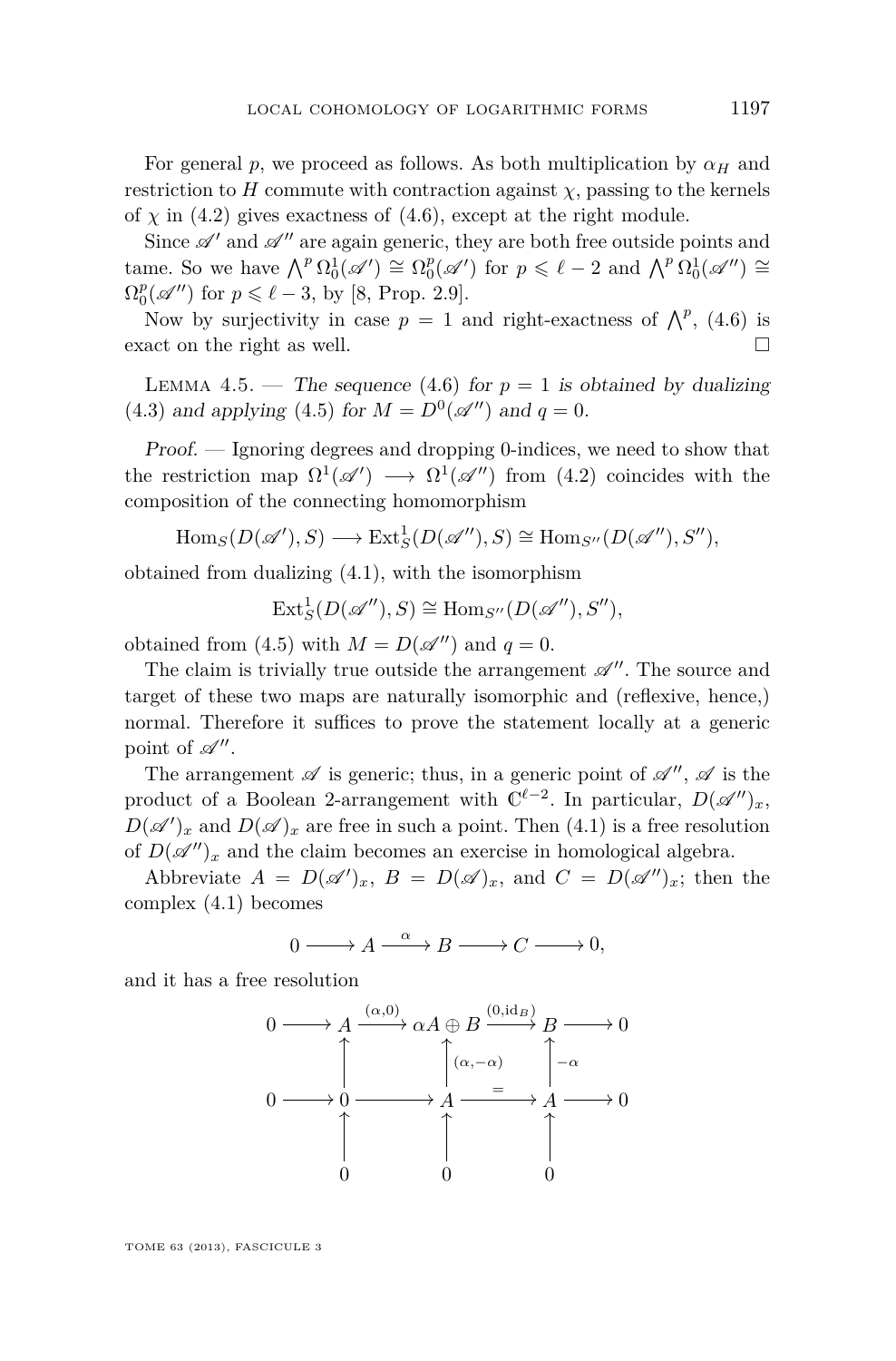<span id="page-22-0"></span>After dualizing, the connecting homomorphism  $A^{\vee} \longrightarrow A^{\vee}/\alpha^{\vee}B^{\vee}$  shows up in the  $E^2$ -page of the spectral sequence of the double complex. It is induced by  $(\alpha^{-1} \circ \alpha)^{\vee} = id_{A^{\vee}}$ , so it coincides with the natural restriction map.  $\Box$ 

Since our calculation does not depend on the choice of equations for the generic arrangement, let  $\mathscr{A}_{n,\ell}$  denote a generic arrangement of *n* hyperplanes with rank  $\ell$ .

The base case of our induction argument will be the following.

LEMMA 4.6. — For  $\mathscr{A} = \mathscr{A}_{n,3}$  with  $n > 3$ ,  $\text{Ext}^1_S(\Omega_0^1(\mathscr{A}), S)$  is an Artinian module with Hilbert series

$$
q_n(t) = ((n-3)t^{-1} + (1-n) + (n-1)t^{n-3} + (3-n)t^{n-2})/(1-t)^3.
$$

 $Proof. - By [39, Cor. 7.7], one has a free resolution$  $Proof. - By [39, Cor. 7.7], one has a free resolution$  $Proof. - By [39, Cor. 7.7], one has a free resolution$ 

$$
(4.7) \qquad 0 \longrightarrow S(-1)^{n-3} \longrightarrow S^{n-1} \longrightarrow \Omega_0^1(\mathscr{A}) \longrightarrow 0.
$$

On the other hand, following [\[37\]](#page-27-0), the module of derivations for the generic arrangement has a graded free resolution

$$
0 \longrightarrow S(2-n)^{n-3} \longrightarrow S(3-n)^{n-1} \longrightarrow D^0(\mathscr{A}) \longrightarrow 0,
$$

so  $h(D^0(\mathscr{A}), t) = ((n-1)t^{n-3} - (n-3)t^{n-2})/(1-t)^3$ . Now we dualize (4.7) to obtain

$$
0 \longleftarrow \text{Ext}_{S}^{1}(\Omega_{0}^{1}(\mathscr{A}), S) \longleftarrow S^{n-3}(1) \longleftarrow S^{n-1} \longleftarrow D^{0}(\mathscr{A}) \longleftarrow 0,
$$

and take the Euler characteristic to compute the Hilbert series of  $\text{Ext}^1_S(\Omega^1_0(\mathscr{A}), S).$ 

Remark 4.7. — The previous result can be expressed more concisely in terms of a generating function. One can calculate that

$$
\sum_{n\geqslant 4} q_n(t)s^n = \frac{1}{(1-t)^3} \sum_{n\geqslant 4} ((n-3)t^{-1} + (1-n) + (n-1)t^{n-3} + (3-n)t^{n-2})s^n
$$

$$
= \frac{1}{(1-t)^3} \left(\frac{s^4t^{-1}}{(1-s)^2} + \frac{(2s-3)s^4}{(1-s)^2} + \frac{(3-2st)(s^4t)}{(1-st)^2} - \frac{s^4t^2}{(1-st)^2}\right)
$$

$$
= t^{-1} \frac{s^4}{(1-s)^2(1-st)^2}.
$$

In particular, by setting  $t = 1$  in the expression above, we obtain  $s^4/(1-s)^4$ , and we find that  $\text{Ext}^1_S(\Omega_0^1(\mathscr{A}), S)$  is a module of length equal to  $\binom{n-1}{3}$ .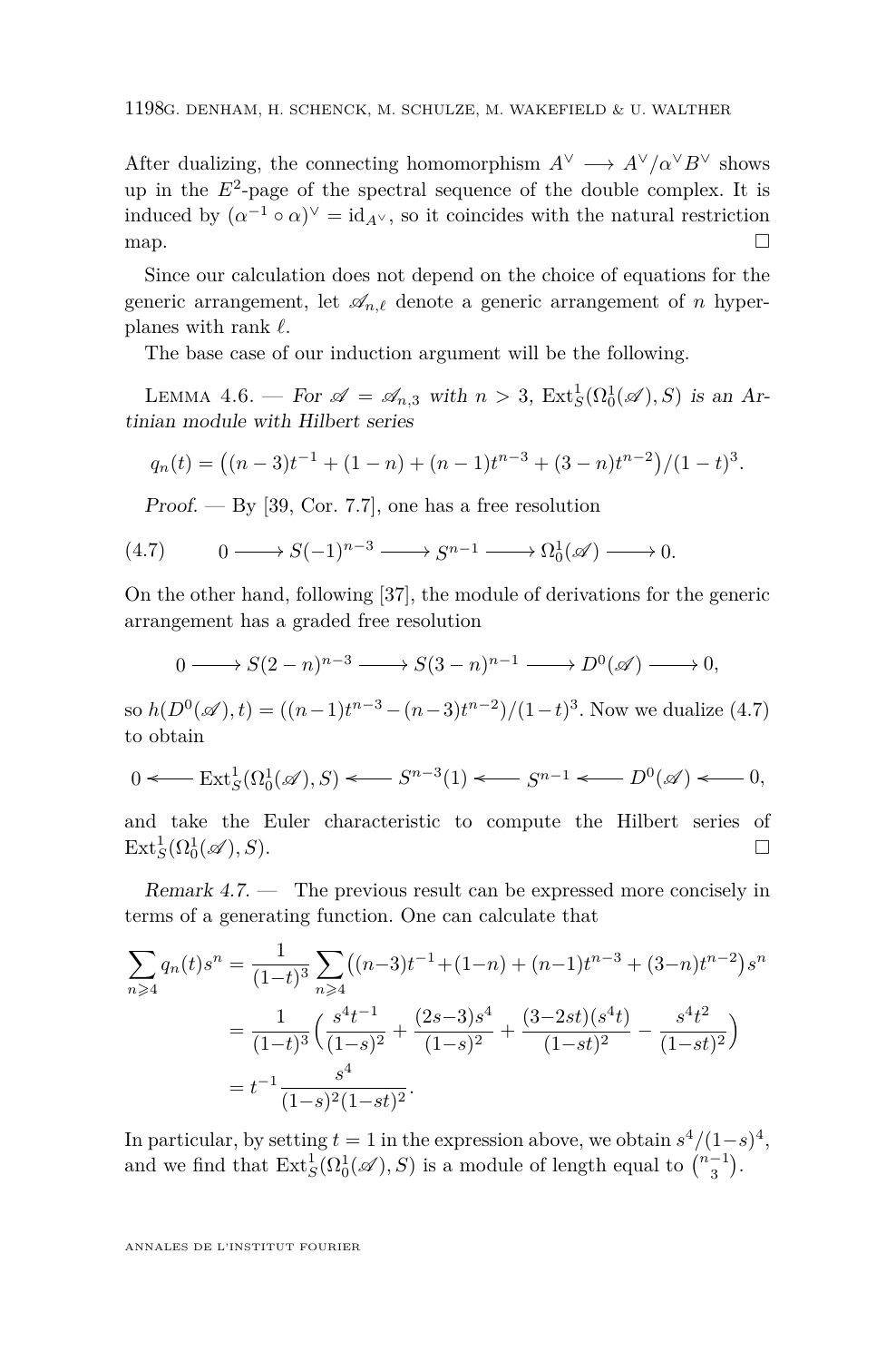<span id="page-23-0"></span>Proof of Theorem  $4.1.$  — Suppose that the conclusion is known for all arrangements of fewer than *n* hyperplanes. We prove the claim for  $\mathscr{A}_{n,\ell}$ where  $n > \ell$ . We will assume  $\ell \geq 4$ , since the rank 3 case is covered by Lemma [4.6.](#page-22-0) By hypothesis,  $\Omega_0^p(\mathscr{A}')$  and  $\Omega_0^p(\mathscr{A}'')$  are *p*-spherical for  $1 ≤ p ≤ l - 3$ . Now apply  $\text{Ext}^{\bullet}_R(-, R)$  to the short exact sequence [\(4.6\)](#page-20-0). By Lemma [4.3,](#page-20-0) we may replace  $\text{Ext}_{R}^{q+1}(\Omega_{0}^{p}(\mathscr{A}''),R)$  by  $\text{Ext}_{R''}^{q}(\Omega_{0}^{p}(\mathscr{A}''),R'')$  in the long exact sequence. Then the *p*-spherical condition, together with the exactness of  $(4.3)$  for  $i = 0$ , implies that the long exact sequence breaks up as

$$
(4.8) \quad 0 \longrightarrow \text{Ext}_{S}^{i}(\Omega_{0}^{p}(\mathscr{A}'), S)(-1) \longrightarrow \text{Ext}_{S}^{i}(\Omega_{0}^{p}(\mathscr{A}), S) \longrightarrow \text{Ext}_{S''}^{i}(\Omega_{0}^{p}(\mathscr{A}''), S'') \longrightarrow 0,
$$

for all  $i \geqslant 0$  and for  $0 \leqslant p \leqslant \ell - 3$ .

On the other hand, for  $p = \ell - 2$ , note  $p \ge 2$ . Consider the long exact sequence obtained from the dual of [\(4.4\)](#page-20-0). By Lemma [4.5,](#page-21-0) it begins with the sequence  $(4.6)$ , which is exact from Lemma [4.4.](#page-20-0) It follows that  $\text{Ext}_{S}^{1}(\Omega_{0}^{\ell-2}(\mathscr{A}), S) = 0.$ 

For  $i \geq 2$ , the assumption that  $\Omega_0^{\ell-2}(\mathscr{A}')$  and  $\Omega_0^{\ell-3}(\mathscr{A}'')$  are  $(\ell-2)$ -and  $(\ell - 3)$ -spherical, respectively, gives a short exact sequence

$$
(4.9) \quad 0 \longrightarrow \text{Ext}_{S''}^{i-1}(\Omega_0^{\ell-3}(\mathscr{A}''), S'')(1) \longrightarrow \text{Ext}_{S}^{i}(\Omega_0^{\ell-2}(\mathscr{A}), S) \longrightarrow \text{Ext}_{S}^{i}(\Omega_0^{\ell-2}(\mathscr{A}'), S) \longrightarrow 0.
$$

It follows that  $\Omega_0^p(\mathscr{A})$  is *p*-spherical for  $1 \leqslant p \leqslant \ell - 3$  by (4.8), and for  $p = \ell - 2$  by (4.9). In either case, the length of  $\text{Ext}^p_S(\Omega^p_0(\mathscr{A}), S)$  can be computed using the induction hypothesis and (4.8) or (4.9) to be

$$
\binom{n-2}{\ell} + \binom{n-2}{\ell-1} = \binom{n-1}{\ell}.
$$

If one repeats the argument, it is possible to obtain the Hilbert series of each  $\text{Ext}^p_S(\Omega^p_0(\mathscr{A}), S)$ , instead of just its length. Given the number of parameters involved, we present this refinement to Theorem [4.1](#page-19-0) separately.  $\Box$ 

DEFINITION  $4.8.$  — Let  $q(\ell, n, p; t)$  denote the Hilbert series of  $\text{Ext}^p_S(\Omega_0^p(\mathscr{A}_{n,\ell}), S)$ , for  $3 \leq \ell \leq n$  and  $1 \leq p \leq \ell - 2$ . Let  $Q(\ell, p; s, t)$ be the generating function

$$
Q(\ell, p; s, t) = \sum_{n \geqslant 3} q(\ell, n, p; t) s^n,
$$

and write  $Q(\ell, p)$  for short.

TOME 63 (2013), FASCICULE 3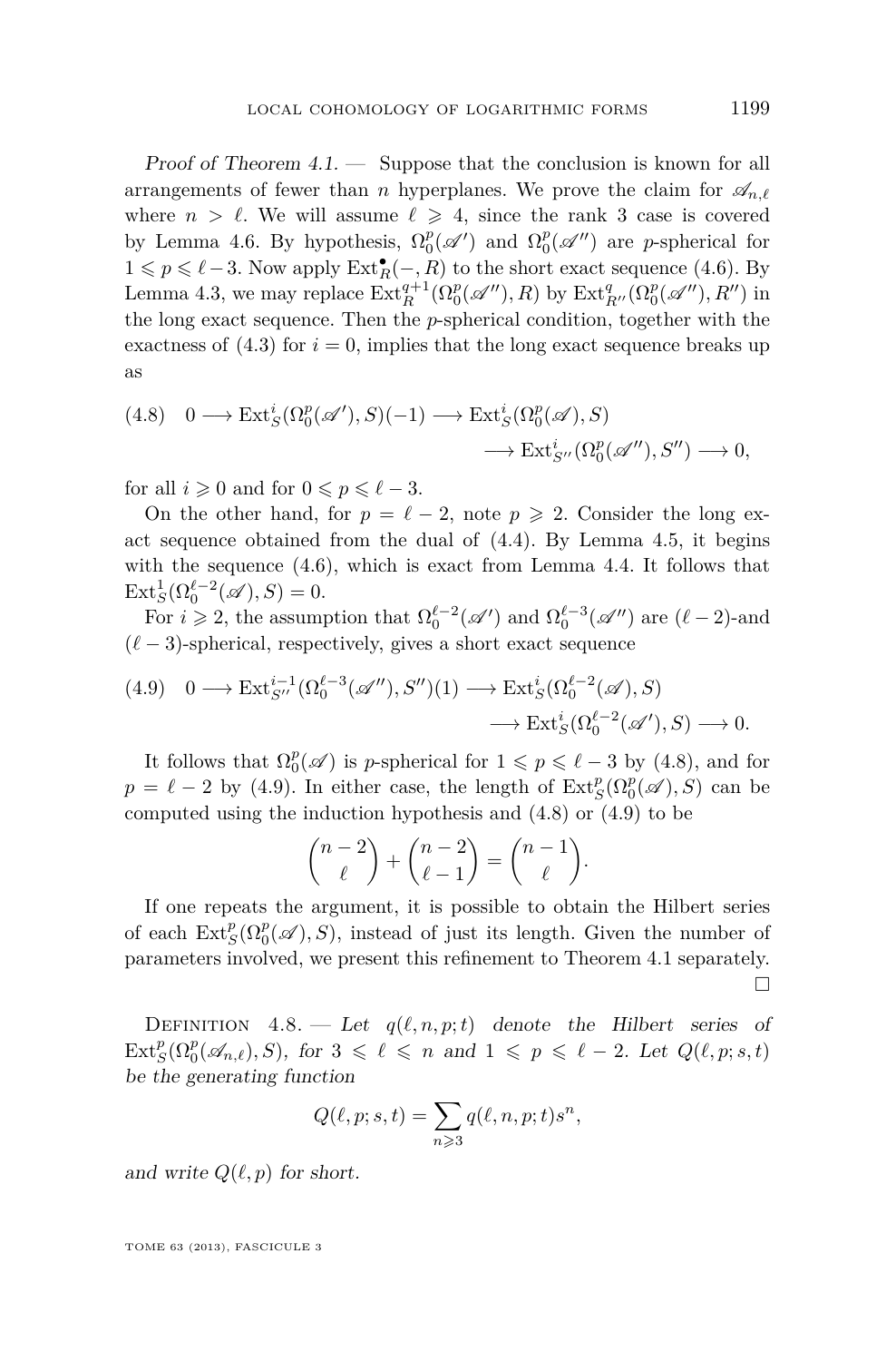We saw, above, that

(4.10) 
$$
Q(3,1) = s^4/(t(1-s)^2(1-st)^2).
$$

LEMMA 4.9. — The generating functions  $Q(\ell, p)$  satisfy

$$
Q(\ell, p) = \begin{cases} \frac{s}{1 - st} Q(\ell - 1, p) & \text{for } 1 \leq p \leq \ell - 3; \\ \frac{s}{t(1 - s)} Q(\ell - 1, \ell - 3) & \text{for } p = \ell - 2. \end{cases}
$$

Proof. — The short exact sequence  $(4.8)$ , for  $i = p$ , gives

$$
q(\ell, n, p; t) = tq(\ell, n - 1, p; t) + q(\ell - 1, n - 1, p; t)
$$

as long as  $1 \leqslant p \leqslant \ell - 3$ . Writing the sum of both sides gives the equation  $Q(\ell, p; s, t) = stQ(\ell, p; s, t) + sQ(\ell - 1, p; s, t)$ , from which we obtain the formula above. The case  $p = \ell - 2$  is similar, using [\(4.9\)](#page-23-0) instead.

By applying this result recursively, beginning with (4.10), we obtain the expression:

LEMMA 4.10. — For all  $\ell \geq 3$  and  $1 \leq p \leq \ell - 2$ ,

(4.11) 
$$
Q(\ell, p; s, t) = t^{-p} \frac{s^{\ell+1}}{(1-s)^{p+1}(1-st)^{\ell-p}}.
$$

Continuing further, let

$$
P(p;s,t,u) = \sum_{\ell \ge p+2} Q(\ell,p;s,t)u^{\ell}.
$$

Then the geometric series formula, using (4.11), simplifies to the following:

(4.12) 
$$
P(p; s, t, u) = \frac{s^3 u^2}{(1 - s)(1 - st)(1 - s(t + u))} \left(\frac{su}{t(1 - s)}\right)^p,
$$

for  $p \geq 1$ . Finally, we can form a four-variable generating function

$$
T(s,t,u,v) = \sum_{p \geq 1} P(p;s,t,u)v^p.
$$

By construction,

$$
T(s,t,u,v) = \sum_{n,\ell,p} h(\operatorname{Ext}^p_S(\Omega_0^p(\mathscr{A}_{n,\ell}),S),t) s^n u^\ell v^p.
$$

Since each module is Artinian,  $T \in \mathbb{Z}[t, t^{-1}][[s, u, v]]$  (and, in particular, our rational function calculations do lead to a valid expression for a formal power series). By summing the expression (4.12), we obtain the following: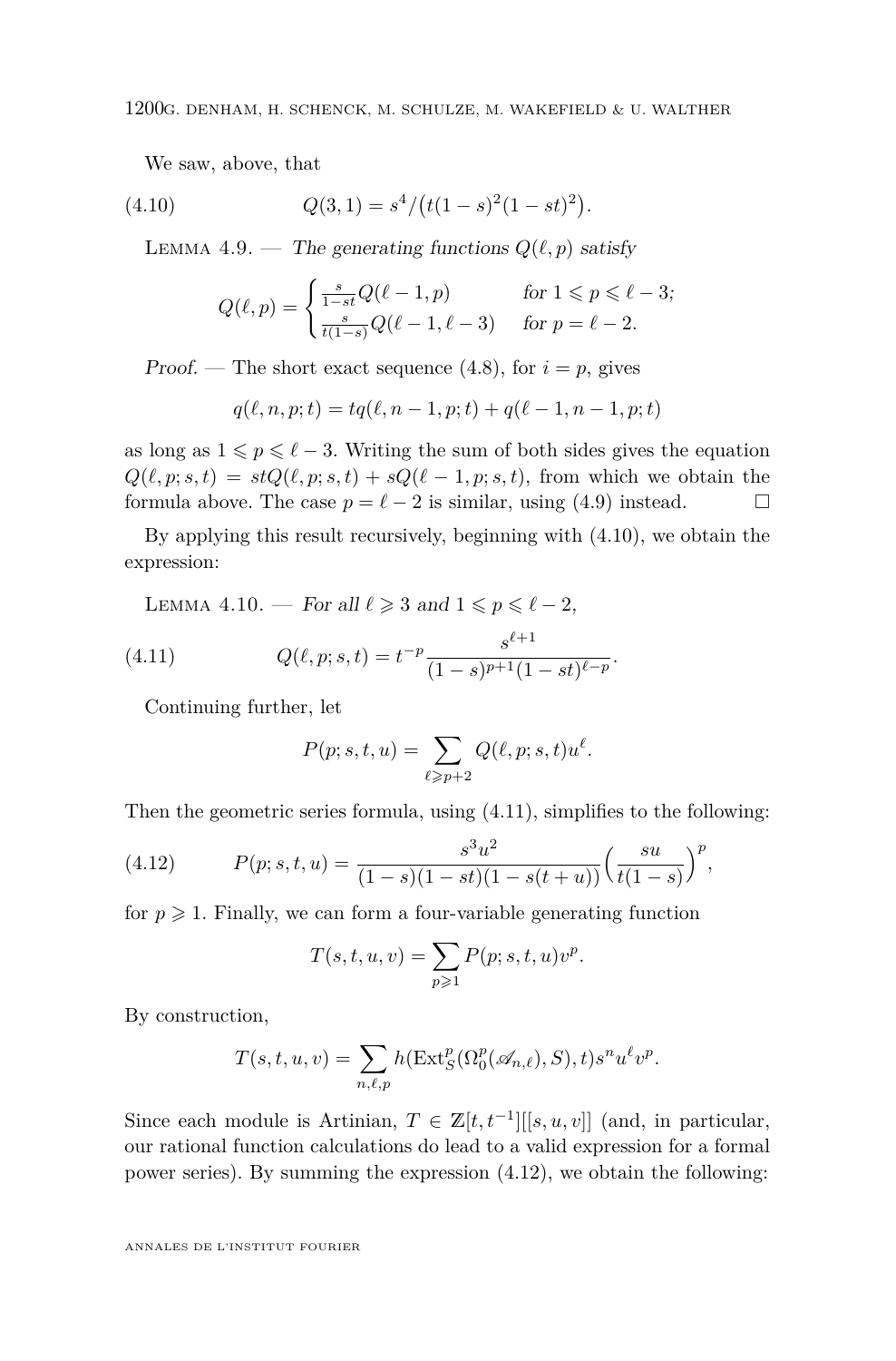<span id="page-25-0"></span>COROLLARY 4.11. — The Hilbert series of the module  $\text{Ext}^p_S(\Omega^p_0(\mathscr{A}_{n,\ell}),S)$ is the coefficient of  $s^n u^{\ell} v^p$  in

$$
T(s,t,u,v) = \frac{s^4 u^3 v}{(1-s)(1-st)(1-st-su)(t-st-suv)},
$$

for all  $1 \leqslant p \leqslant \ell - 2 \leqslant n - 2$ .

Acknowledgments. We would like to express our gratitude to the American Institute of Mathematics in Palo Alto for its support and hospitality during our three SQuaRE meetings, out of which this work grew.

#### BIBLIOGRAPHY

- [1] A. Borel, P.-P. Grivel, B. Kaup, A. Haefliger, B. Malgrange & F. Ehlers, Algebraic *D*-modules, Perspectives in Mathematics, vol. 2, Academic Press Inc., Boston, MA, 1987, xii+355 pages.
- [2] E. Brieskorn, "Singular elements of semi-simple algebraic groups", in Actes du Congrès International des Mathématiciens (Nice, 1970), Tome 2, Gauthier-Villars, Paris, 1971, p. 279-284.
- [3] J. W. Bruce, "Functions on discriminants", J. London Math. Soc. (2) **30** (1984), no. 3, p. 551-567.
- [4] F. J. Calderón-Moreno, "Logarithmic differential operators and logarithmic de Rham complexes relative to a free divisor", Ann. Sci. École Norm. Sup. (4) **32** (1999), no. 5, p. 701-714.
- [5] F. J. Calderón Moreno, D. Mond, L. Narváez Macarro & F. J. Castro Jiménez, "Logarithmic cohomology of the complement of a plane curve", Comment. Math. Helv. **77** (2002), no. 1, p. 24-38.
- [6] F. J. CASTRO-JIMÉNEZ, L. NARVÁEZ-MACARRO & D. MOND, "Cohomology of the complement of a free divisor", Trans. Amer. Math. Soc. **348** (1996), no. 8, p. 3037- 3049.
- [7] D. Cohen, G. Denham, M. Falk & A. Varchenko, "Critical points and resonance of hyperplane arrangements", Canad. J. Math. **63** (2011), no. 5, p. 1038-1057.
- [8] G. Denham & M. Schulze, "Complexes, duality and Chern classes of logarithmic forms along hyperplane arrangements", Advanced Studies in Pure Mathematics, 2011, in press.
- [9] P. H. EDELMAN & V. REINER, "A counterexample to Orlik's conjecture", Proc. Amer. Math. Soc. **118** (1993), no. 3, p. 927-929.
- [10] D. Eisenbud, C. Huneke & W. Vasconcelos, "Direct methods for primary decomposition", Invent. Math. **110** (1992), no. 2, p. 207-235.
- [11] M. Granger, D. Mond, A. Nieto-Reyes & M. Schulze, "Linear free divisors and the global logarithmic comparison theorem", Ann. Inst. Fourier (Grenoble) **59** (2009), no. 2, p. 811-850.
- [12] M. Granger, D. Mond & M. Schulze, "Free divisors in prehomogeneous vector spaces", Proc. Lond. Math. Soc. (3) **102** (2011), no. 5, p. 923-950.
- [13] M. GRANGER & M. SCHULZE, "On the formal structure of logarithmic vector fields", Compos. Math. **142** (2006), no. 3, p. 765-778.
- [14] ——— , "On the symmetry of *b*-functions of linear free divisors", Publ. Res. Inst. Math. Sci. **46** (2010), no. 3, p. 479-506.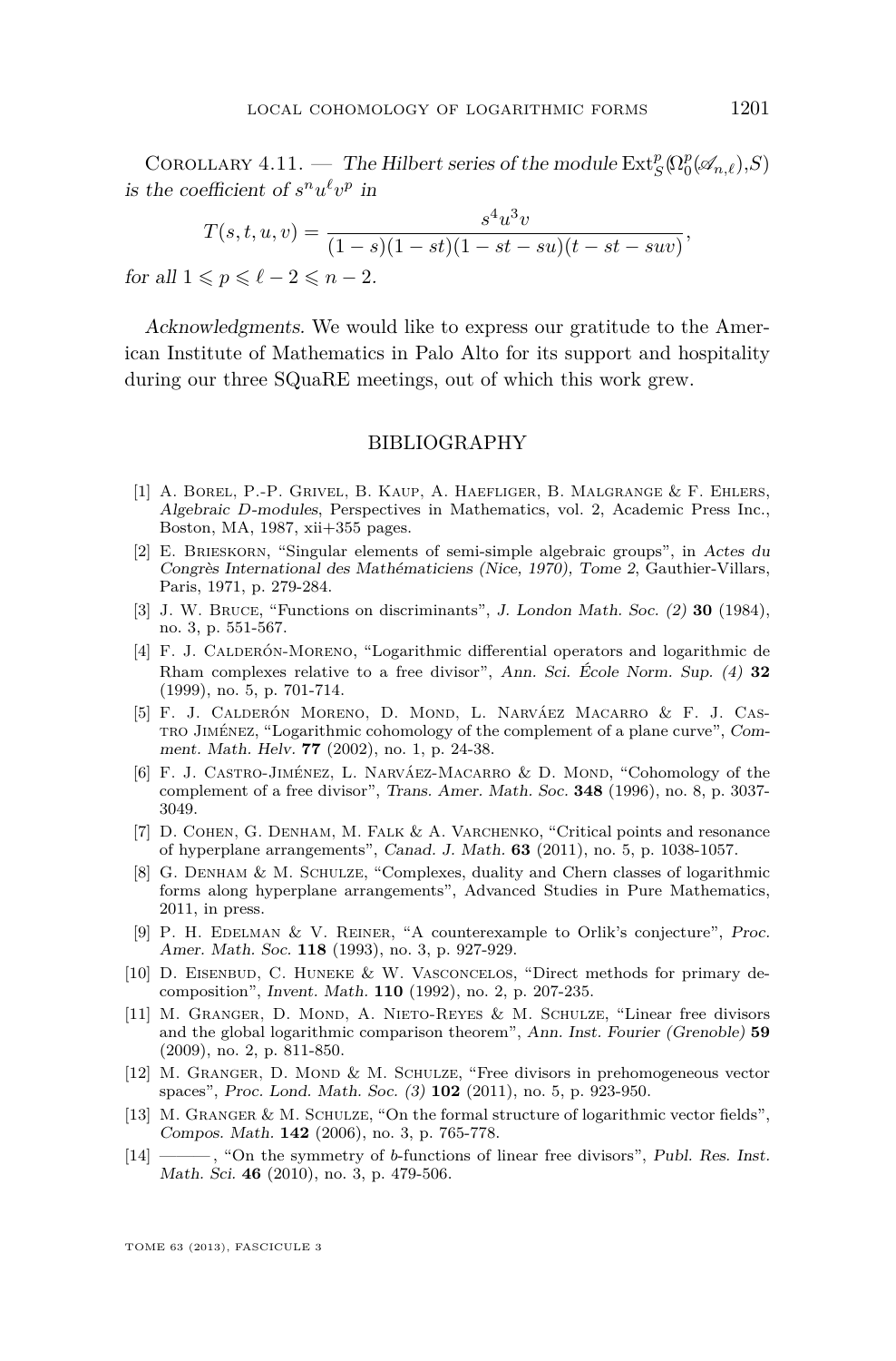- <span id="page-26-0"></span>[15] I. de Gregorio, D. Mond & C. Sevenheck, "Linear free divisors and Frobenius manifolds", Compos. Math. **145** (2009), no. 5, p. 1305-1350.
- [16] K. LEBELT, "Zur homologischen Dimension äusserer Potenzen von Moduln", Arch. Math. (Basel) **26** (1975), no. 6, p. 595-601.
- [17] ——— , "Freie Auflösungen äusserer Potenzen", Manuscripta Math. **21** (1977), no. 4, p. 341-355.
- [18] E. J. N. Looijenga, Isolated singular points on complete intersections, London Mathematical Society Lecture Note Series, vol. 77, Cambridge University Press, Cambridge,  $1984$ ,  $xi+200$  pages.
- [19] M. Mangeney, C. Peskine & L. Szpiro, Anneaux de Gorenstein, et torsion en algèbre commutative, Séminaire d'Algèbre Commutative dirigé par Pierre Samuel, 1966/67. Texte rédigé, d'après des exposés de Maurice Auslander, Marquerite Mangeney, Christian Peskine et Lucien Szpiro. École Normale Supérieure de Jeunes Filles, Secrétariat mathématique, Paris, 1967, 69 pages.
- [20] H. Matsumura, Commutative ring theory, second ed., Cambridge Studies in Advanced Mathematics, vol. 8, Cambridge University Press, Cambridge, 1989, Translated from the Japanese by M. Reid, xiv+320 pages.
- [21] D. Mond & M. Schulze, "Adjoint divisors and free divisors", arXiv.org, math.AG, 2010, 1001.1095, Submitted.
- [22] M. MUSTATĂ & H. K. SCHENCK, "The module of logarithmic  $p$ -forms of a locally free arrangement", J. Algebra **241** (2001), no. 2, p. 699-719.
- [23] P. Orlik & H. Terao, Arrangements of hyperplanes, Grundlehren der Mathematischen Wissenschaften [Fundamental Principles of Mathematical Sciences], vol. 300, Springer-Verlag, Berlin, 1992, xviii+325 pages.
- [24] J.-E. Roos, "Bidualité et structure des foncteurs dérivés de lim−→ dans la catégorie des modules sur un anneau régulier", C. R. Acad. Sci. Paris **254** (1962), p. 1556-1558.
- [25] L. L. Rose & H. Terao, "A free resolution of the module of logarithmic forms of a generic arrangement", J. Algebra **136** (1991), no. 2, p. 376-400.
- [26] K. Saito, "Quasihomogene isolierte Singularitäten von Hyperflächen", Invent. Math. **14** (1971), p. 123-142.
- [27] ——, "Theory of logarithmic differential forms and logarithmic vector fields", J. Fac. Sci. Univ. Tokyo Sect. IA Math. **27** (1980), no. 2, p. 265-291.
- [28] C. Sevenheck, "Bernstein polynomials and spectral numbers for linear free divisors", Ann. Inst. Fourier (Grenoble) **61** (2011), no. 1, p. 379-400.
- [29] A. Simis, "Differential idealizers and algebraic free divisors", in Commutative algebra, Lect. Notes Pure Appl. Math., vol. 244, Chapman & Hall/CRC, Boca Raton, FL, 2006, p. 211-226.
- [30] P. Slodowy, Simple singularities and simple algebraic groups, Lecture Notes in Mathematics, vol. 815, Springer, Berlin, 1980, x+175 pages.
- [31] L. Solomon & H. Terao, "A formula for the characteristic polynomial of an arrangement", Adv. in Math. **64** (1987), no. 3, p. 305-325.
- [32] D. van Straten, "A note on the discriminant of a space curve", Manuscripta Math. **87** (1995), no. 2, p. 167-177.
- [33] H. Terao, "Free arrangements of hyperplanes and unitary reflection groups", Proc. Japan Acad. Ser. A Math. Sci. **56** (1980), no. 8, p. 389-392.
- [34] ———, "Discriminant of a holomorphic map and logarithmic vector fields", J. Fac. Sci. Univ. Tokyo Sect. IA Math. **30** (1983), no. 2, p. 379-391.
- [35] J. WIENS, "The module of derivations for an arrangement of subspaces", Pacific J. Math. **198** (2001), no. 2, p. 501-512.
- [36] J. Wiens & S. Yuzvinsky, "De Rham cohomology of logarithmic forms on arrangements of hyperplanes", Trans. Amer. Math. Soc. **349** (1997), no. 4, p. 1653-1662.